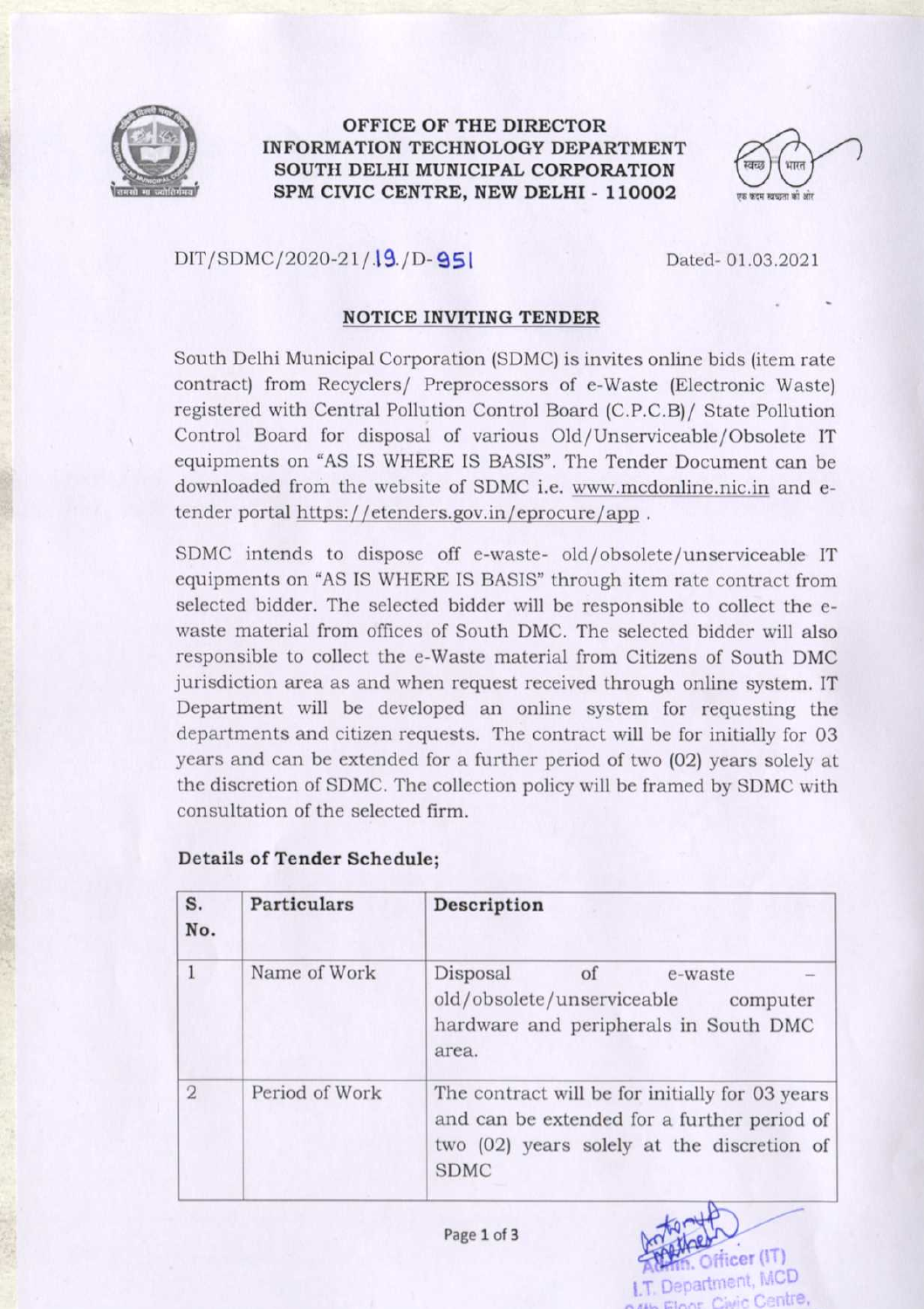| 3              | Tender Reference<br>No.                               | DIT/SDMC/2020-21//D-                                                                                                                 |
|----------------|-------------------------------------------------------|--------------------------------------------------------------------------------------------------------------------------------------|
| $\overline{4}$ | Place<br>of<br>availability<br>of<br>Tender documents | https://etenders.gov.in/eprocure/app<br>$\&$<br>https://mcdonline.nic.in/sdmcportal                                                  |
| 5              | bid<br>Mode<br>of<br>submission                       | Online;<br>https://etenders.gov.in/eprocure/app                                                                                      |
| 6              | Earnest<br>Money<br>Deposit                           | Rs. 50,000/-                                                                                                                         |
| $\overline{7}$ | Non-refundable<br>cost of tender/bid<br>document      | <b>NIL</b>                                                                                                                           |
| 8              | Validity of Tender                                    | 180 days from last date of submission of<br>bids                                                                                     |
| 9              | Date of issuance of<br>Tender<br>Documents            | 01.03.2021                                                                                                                           |
| 10             | Clarification Start<br>Date                           | 01.03.2021                                                                                                                           |
| 11             | Clarifications End<br>Date                            | 09.03.2021                                                                                                                           |
| 12             | Pre-bid<br>meeting<br>time of<br>date &<br>tender     | 09.03.2021 at 03:00 PM to be held at<br>conference hall on 6 <sup>th</sup> floor, DR SPM Civic<br>Center, JLN Marg New Delhi-110002. |
| 13             | Submission<br>Bid<br><b>Start Date</b>                | 01.03.2021                                                                                                                           |
| 14             | Email id to send<br>pre-bid queries                   | sdmc-it@mcd.nic.in                                                                                                                   |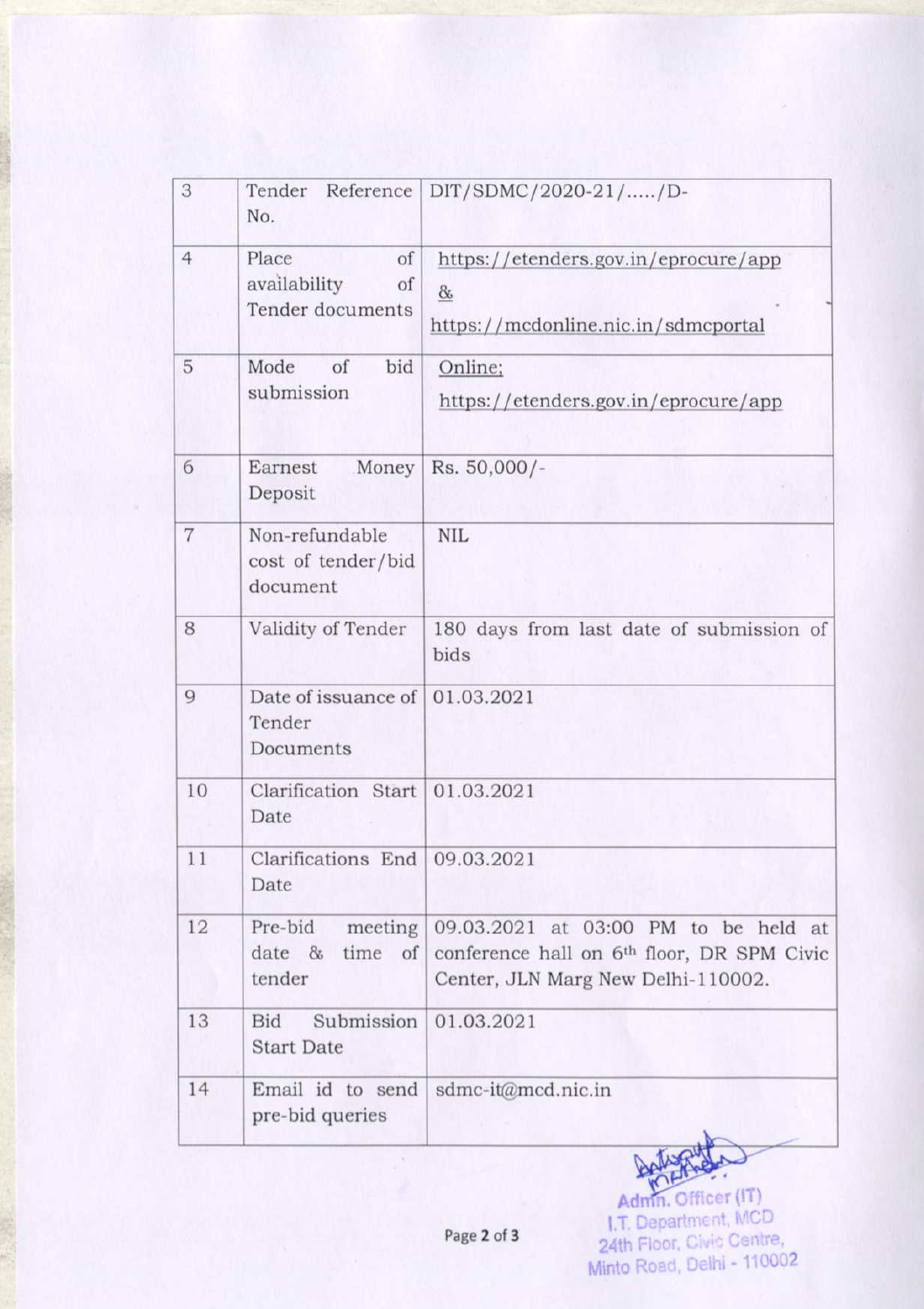| 15 | Last date and time<br>for submission of<br><b>Bids</b> | 22/03/2021 at or before 03:00 PM                                                                      |
|----|--------------------------------------------------------|-------------------------------------------------------------------------------------------------------|
| 16 | Οf<br>Opening<br><b>Technical</b> bids                 | 23/03/2021 at 03:30 PM                                                                                |
| 17 | Opening<br><b>Financial Bids</b>                       | of To be informed later                                                                               |
| 18 | Address<br>for<br>communication                        | Director (IT), SDMC, IT Department, 24th<br>floor, DR SPM Civic Center, JLN Marg New<br>Delhi-110002. |

The above tender document can be downloaded from the e-Tender Central Public Portal (CPPP) of Government Procurement of India. https://etenders.gov.in/eprocure/app. A copy of the tender Document is also available on SDMC website, https://mcdonline.nic.in/sdmcportal. The submission of e-Bids will be only through the e-Tender portal https://etenders.gov.in/eprocure/app. Bids will not be accepted in any other form. The terms and conditions of the tender and the project are contained in the tender document hence forth. Interested firms/agencies may submit their tender documents along with requisite tender fee, earnest money and other documents as mentioned in the tender document.

 $Mn$ 

#### Administrative officer (IT), SDMC

LT Note: Eligible bids will be opened on the specified date wherein the participating bidders may present during the bid opening meeting. Notice of any changes shall published be on the website https://etenders.gov.in/eprocure/app **SDMC** website  $8<sub>5</sub>$ https://mcdonline.nic.in/sdmcportal. Further, Price Bid Opening Date, Time & Venue will be intimated to the qualified Bidders at the same or a later date.

The South Delhi Municipal Corporation reserves the right to accept, reject or cancel any tender offer without assigning any reason thereof.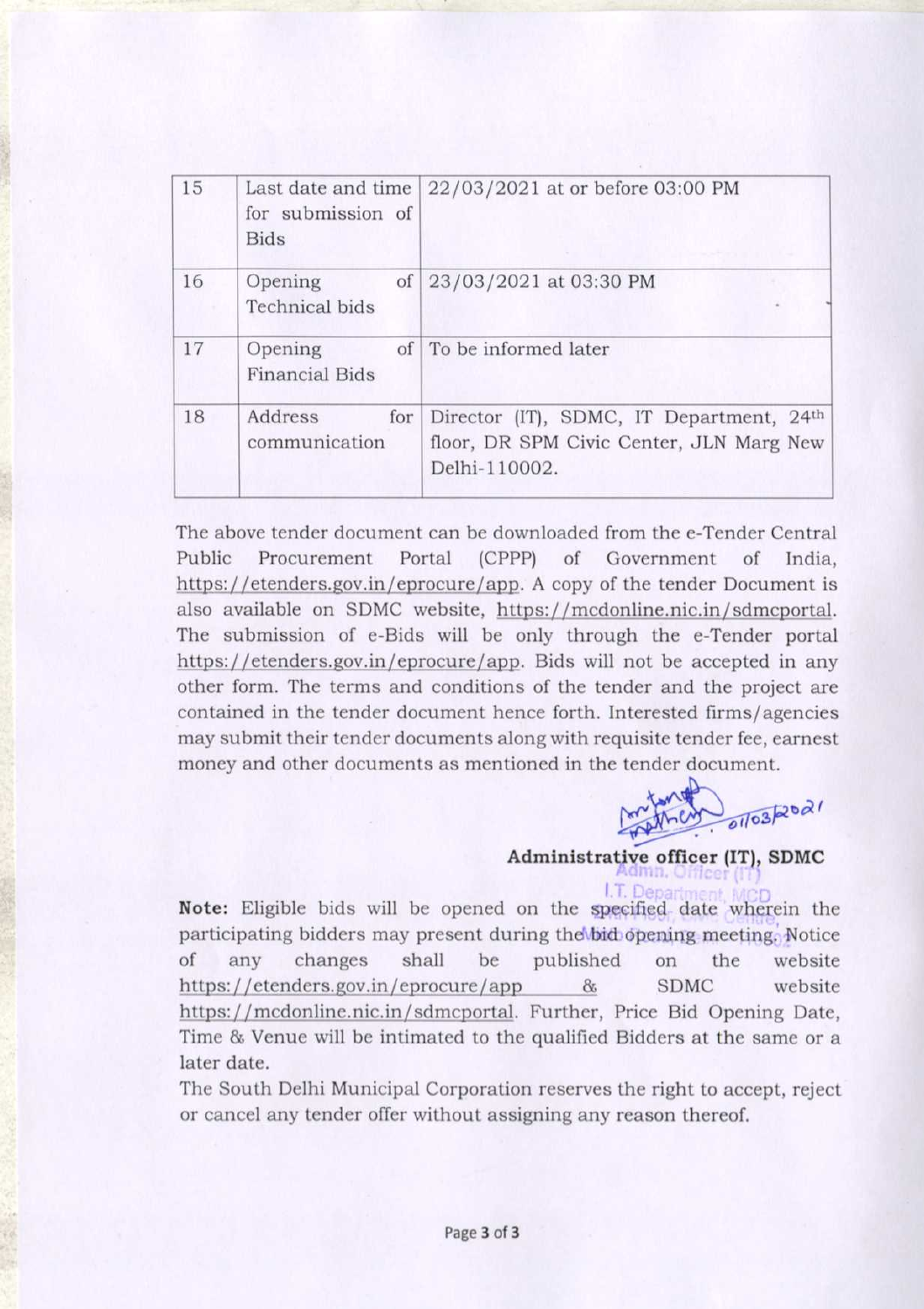#### **TENDER DOCUMENT**

#### **FOR**

**DISPOSAL OF E-WASTE – OLD/OBSOLETE/UNSERVICEABLE COMPUTER HARDWARE AND PERIPHERALS IN SOUTH DELHI MUNICIPAL CORPORATION**



#### **SOUTH DELHI MUNICIPAL CORPORATION**

**INFORMATION TECHNOLOGY DEPARTMENT 24TH FLOOR, DR. SPM CIVIC CENTER, JLN MARG NEW DELHI-110002**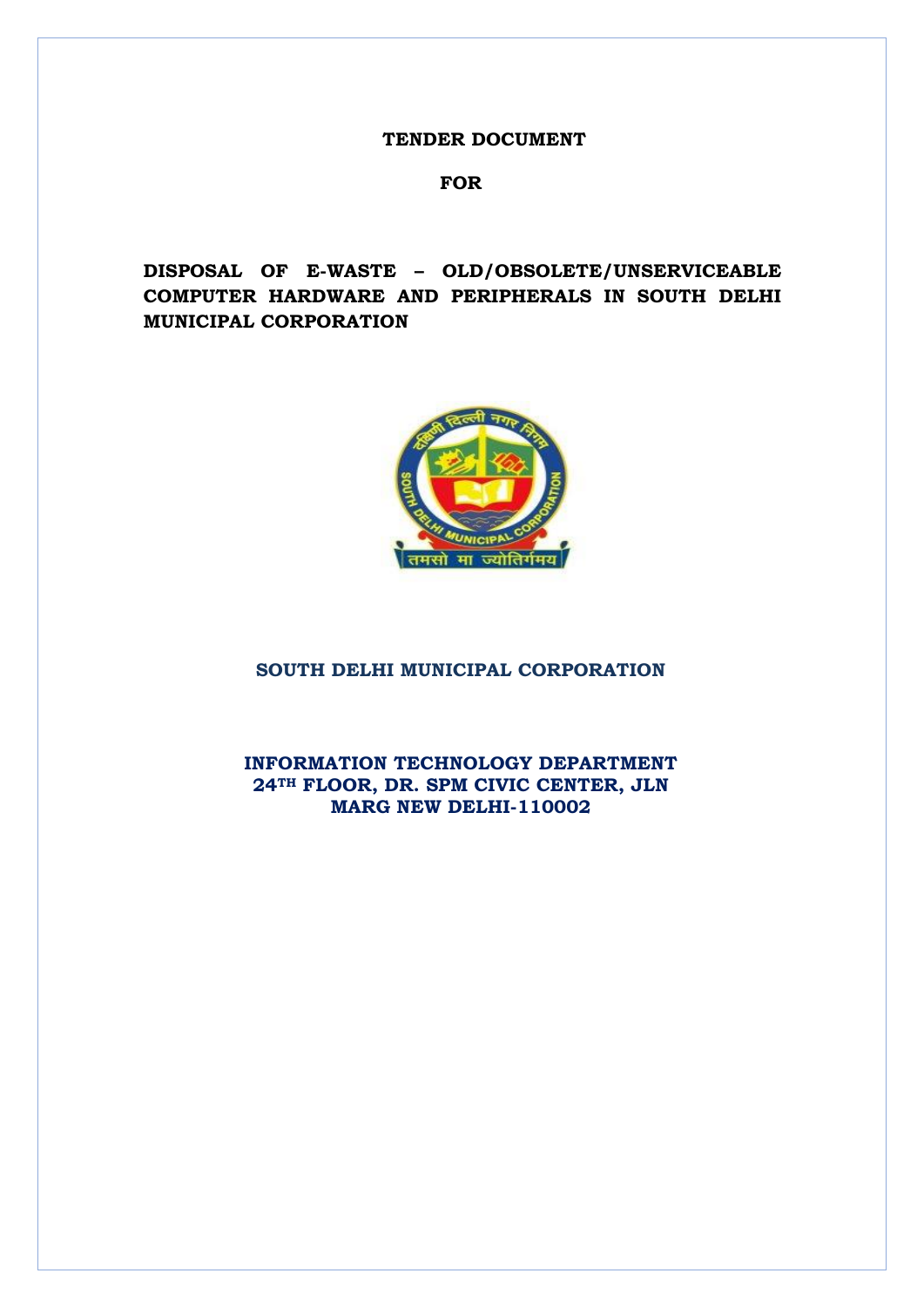## Contents

| $1_{-}$     |  |
|-------------|--|
|             |  |
|             |  |
| 1.1.        |  |
| 1.2.        |  |
| 1.3.        |  |
|             |  |
| $1_{\cdot}$ |  |
|             |  |
|             |  |
|             |  |
|             |  |
|             |  |
| 1.          |  |
| 2.          |  |
| 3.          |  |
| 4.          |  |
|             |  |
| 5.          |  |
|             |  |
| 6.          |  |
| 7.          |  |
| 8.          |  |
|             |  |
|             |  |
| 10.         |  |
| 11.         |  |
| 12.         |  |
| 13.         |  |
| 14.         |  |
| 15.         |  |
| 16.         |  |
|             |  |
|             |  |
|             |  |
|             |  |
|             |  |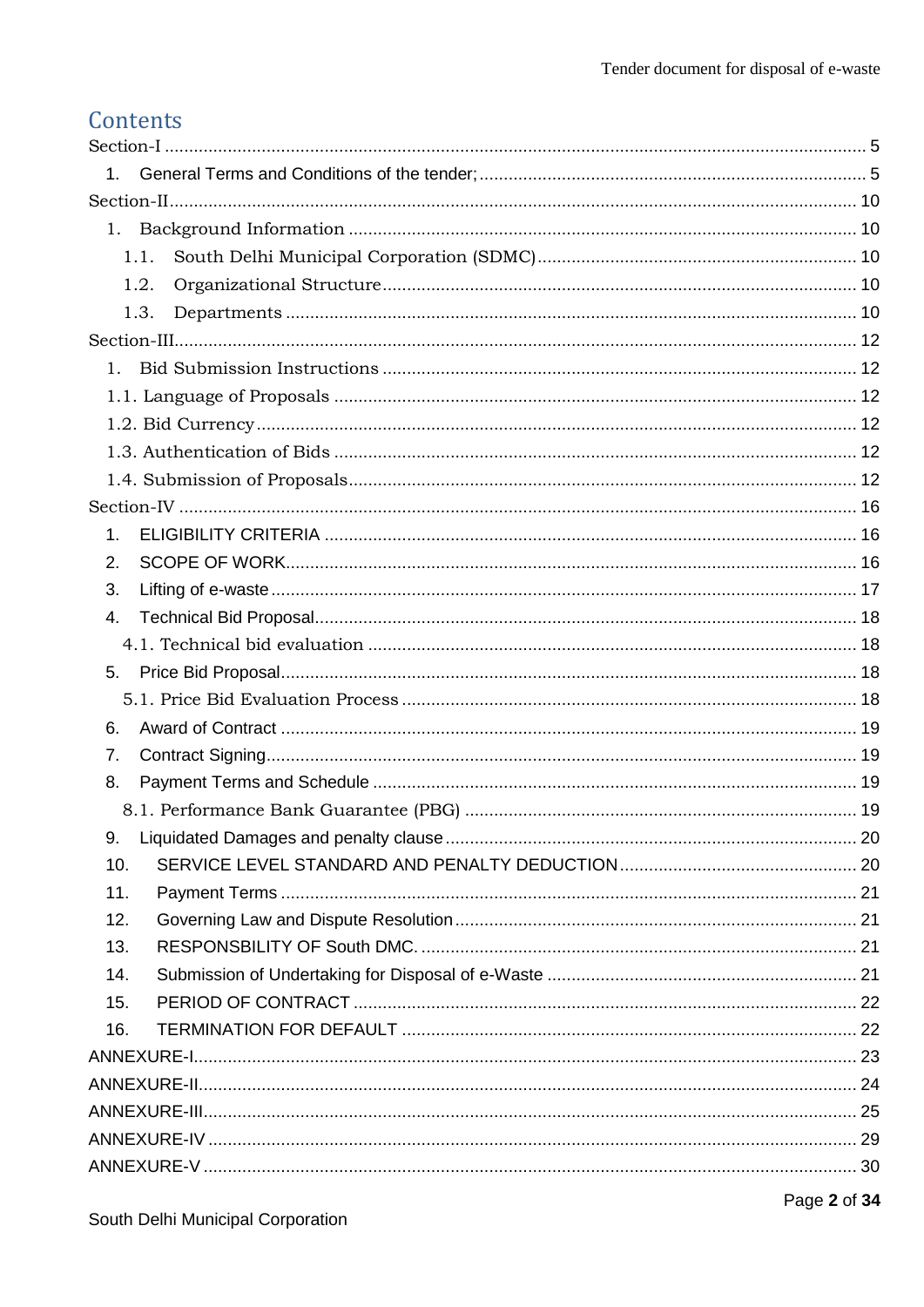| <b>ANNEXURE-VI</b> |
|--------------------|
|--------------------|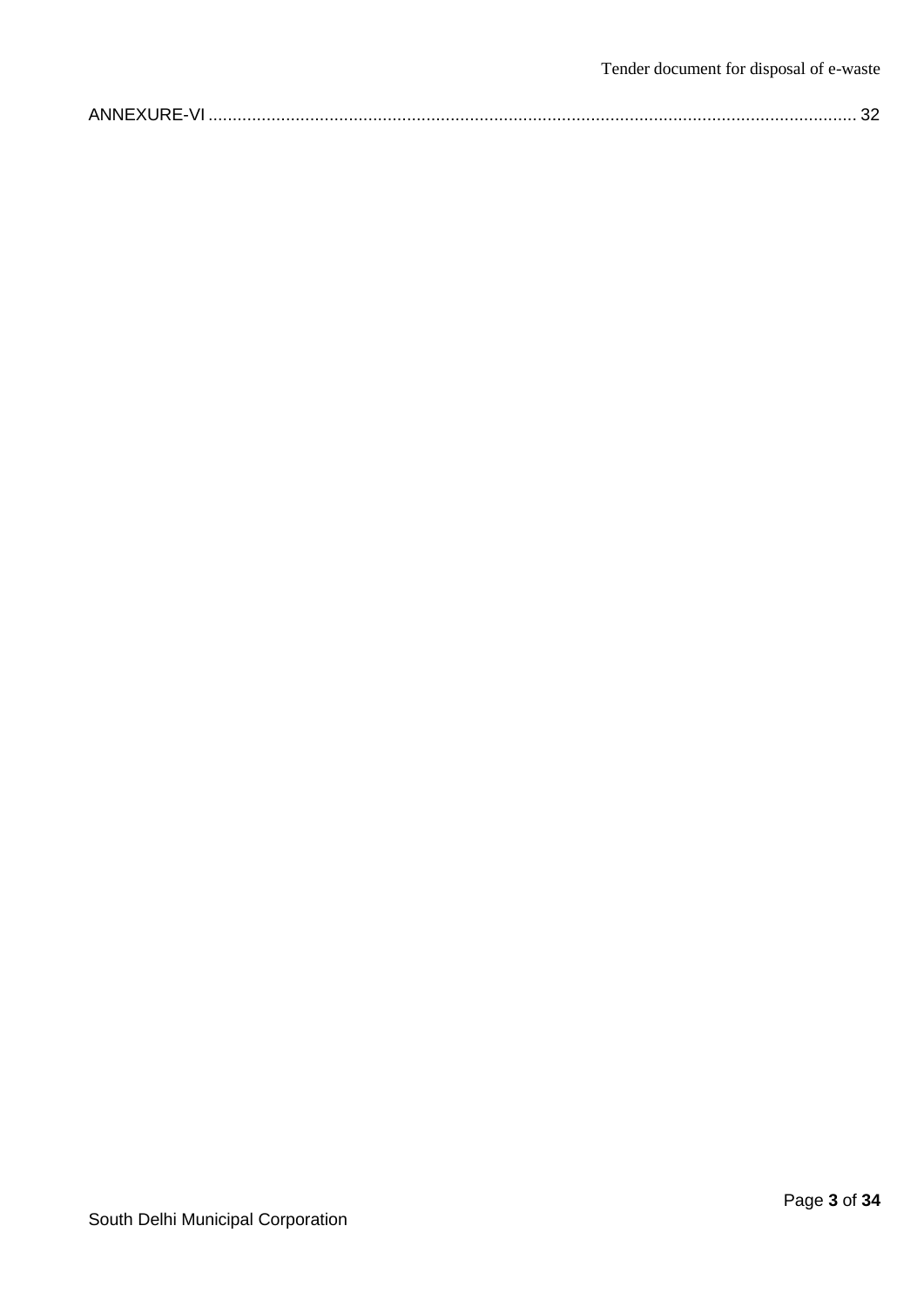### **DISCLAMER**

This tender document is issued by South Delhi Municipal Corporation (SDMC).

Each Party must conduct its own analysis of the information contained in this tender document to correct any inaccuracies therein and is advised to carry out its own due diligence into the proposed Project. Each Party must conduct its own analysis of the regulatory regime which applies thereto, and by and all matters pertinent to the proposed Project and to seek its own professional advice on the legal, financial and regulatory consequences of entering into any agreement or arrangement relating to the proposed Project. Neither the Corporations nor any of its officers or employees, nor any of their advisers nor consultants shall be responsible for any direct or indirect loss or damage arising out of or for use of any content of the tender document in any manner whatsoever.

This tender document includes certain statements, estimates and projections with respect to proposed Project. Such statements, estimates and projections reflect various assumptions made by the management, officers, employees which (the assumptions and the base information on which they are made) may or may not prove to be 100% accurate. No representation or warranty is given to the reasonableness of the projections or the assumptions on which they may be based and nothing in this tender document is, or should be relied on as, a promise, representation or warranty. SDMC shall be the sole and final authority with respect to qualifying a bidder through this tender document. The decision of SDMC in selecting the vendor who qualifies through this tender document shall be final and SDMC reserves the right to reject any or all the bids without assigning any reason thereof. SDMC further reserves the right to negotiate with the selected vendor to enhance the value through this project and to create a more amicable environment for the smooth execution of the project. SDMC may terminate the tender process at any time without assigning any reason and upon such termination SDMC shall not be responsible for any direct or indirect loss or damage arising out of such a termination.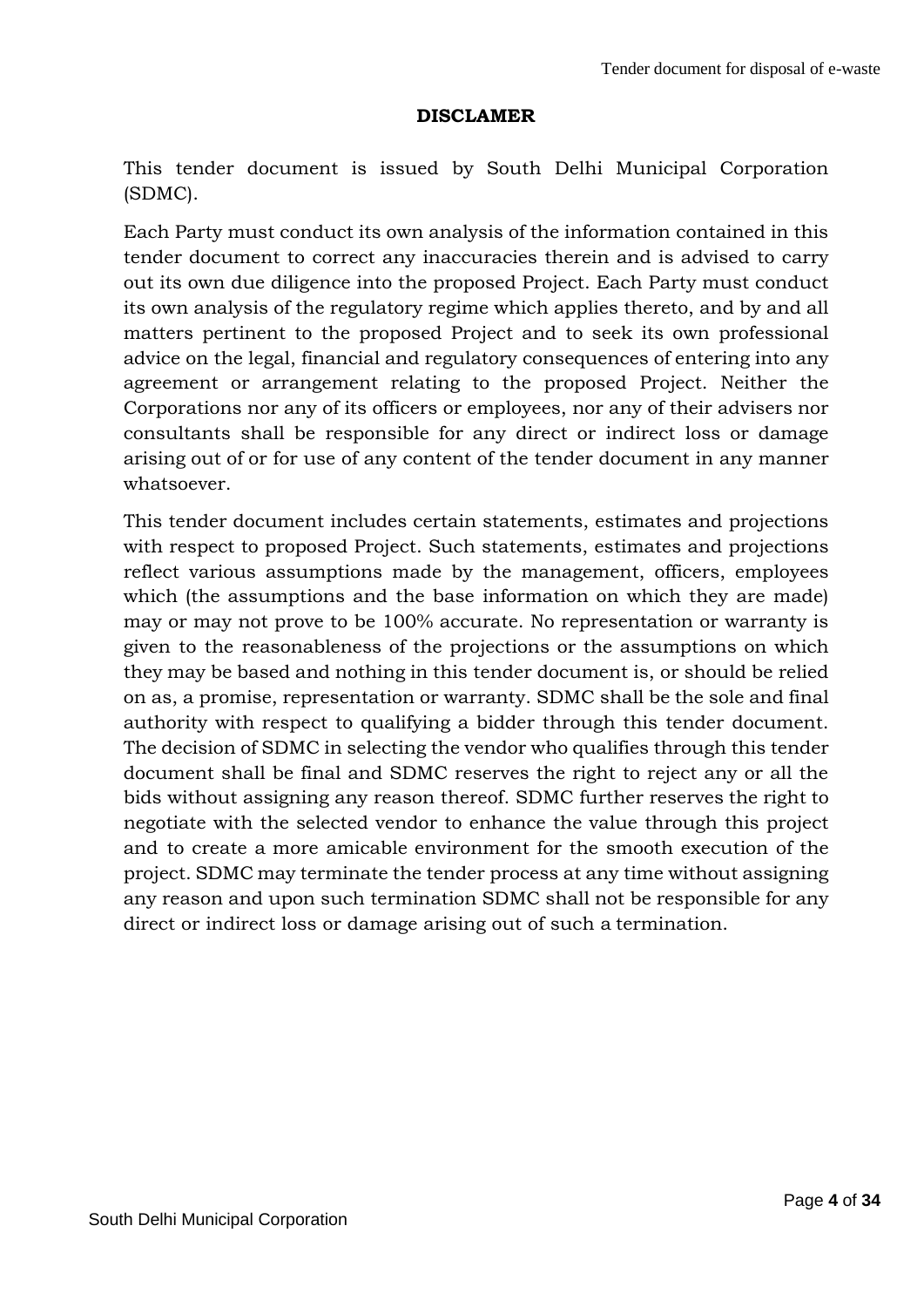**Section-I**

## 1. General Terms and Conditionsof the tende

a) Disposal of e-Waste- old/Unserviceable/Obsolete IT equipments/items is as under:-

| Sl. No         | Item name                         | Sl. No | Item name              |
|----------------|-----------------------------------|--------|------------------------|
| 1              | Monitor TFT                       | 31     | Setup Box              |
| $\overline{2}$ | <b>UPS 600 VA</b>                 | 32     | Photocopier            |
| 3              | CPU (Cabinet)                     | 33     | Water Cooler           |
| $\overline{4}$ | Printer                           | 34     | <b>Light Fittings</b>  |
| 5              | Fax Machine                       | 35     | Wire                   |
| 6              | Keyboard                          | 36     | Tab                    |
| $\overline{7}$ | Mouse                             | 37     | Switch 24 port/48/p    |
| 8              | Laptop                            | 38     | Telephone              |
| 9              | Television Old Model              | 39     | Panel & Ex change      |
| 10             | Speaker                           | 40     | Scanner                |
| 11             | Amplifier                         | 41     | Electric Cattle        |
| 12             | <b>VCR</b>                        | 42     | RJ45 Connector         |
| 13             | Video Camera                      | 43     | Patch Cable            |
| 14             | UPS 30 KVA                        | 44     | PS2 to USB Converto    |
| 15             | Plotter HP                        | 45     | USB to PS2 Converto    |
| 16             | Server                            | 46     | LAN Card Hard Disk     |
| 17             | Hard Disk                         | 47     | <b>RAM</b>             |
| 18             | Network Sketches<br>(Managed)     | 48     | VGA Cable              |
| 19             | Network Switches (Un-<br>Managed) | 49     | Graphic Card           |
| 20             | Refrigerator                      | 50     | Motherboard Battery    |
| 21             | $\rm AC$                          | 51     | <b>CPU FAN</b>         |
| 22             | Power Cable                       | 52     | Power Extension Cod    |
| 23             | Mobile Phone                      | 53     | <b>SMPS</b>            |
| 24             | Pen Drive                         | 54     | Monitor CRT            |
| 25             | Mother Board                      | 55     | Inverter               |
| 26             | Docking Station                   | 56     | IP Phone               |
| 27             | LCD / LED Television              | 57     | <b>Washing Machine</b> |
|                |                                   |        |                        |

| l. No           | Item name                            | Sl. No          | Item name              |
|-----------------|--------------------------------------|-----------------|------------------------|
| -1              | Monitor TFT                          | 31              | Setup Box              |
| $\overline{2}$  | <b>UPS 600 VA</b>                    | 32              | Photocopier            |
| $\mathfrak{Z}$  | CPU (Cabinet)                        | 33              | Water Cooler           |
| $\overline{4}$  | Printer                              | 34              | Light Fittings         |
| $\overline{5}$  | Fax Machine                          | 35              | Wire                   |
| 6               | Keyboard                             | 36              | Tab                    |
| $\overline{7}$  | Mouse                                | 37              | Switch 24 port/48/port |
| $\overline{8}$  | Laptop                               | 38              | Telephone              |
| $\overline{9}$  | Television Old Model                 | 39              | Panel & Ex change      |
| 10              | Speaker                              | 40              | Scanner                |
| $\overline{11}$ | Amplifier                            | 41              | Electric Cattle        |
| 12              | <b>VCR</b>                           | 42              | RJ45 Connector         |
| $\overline{13}$ | Video Camera                         | 43              | Patch Cable            |
| 14              | UPS 30 KVA                           | 44              | PS2 to USB Convertor   |
| $\overline{15}$ | Plotter HP                           | 45              | USB to PS2 Convertor   |
| $\overline{16}$ | Server                               | 46              | LAN Card Hard Disk     |
| 17              | Hard Disk                            | 47              | <b>RAM</b>             |
| 18              | <b>Network Sketches</b><br>(Managed) | 48              | VGA Cable              |
| $\overline{19}$ | Network Switches (Un-<br>Managed)    | 49              | Graphic Card           |
| $\overline{20}$ | Refrigerator                         | 50              | Motherboard Battery    |
| $\overline{21}$ | AC                                   | 51              | <b>CPU FAN</b>         |
| 22              | Power Cable                          | 52              | Power Extension Code   |
| $\overline{23}$ | Mobile Phone                         | $\overline{53}$ | <b>SMPS</b>            |
| 24              | Pen Drive                            | 54              | Monitor CRT            |
| 25              | Mother Board                         | 55              | Inverter               |
| $\overline{26}$ | Docking Station                      | 56              | IP Phone               |
| 27              | LCD /LED Television                  | 57              | <b>Washing Machine</b> |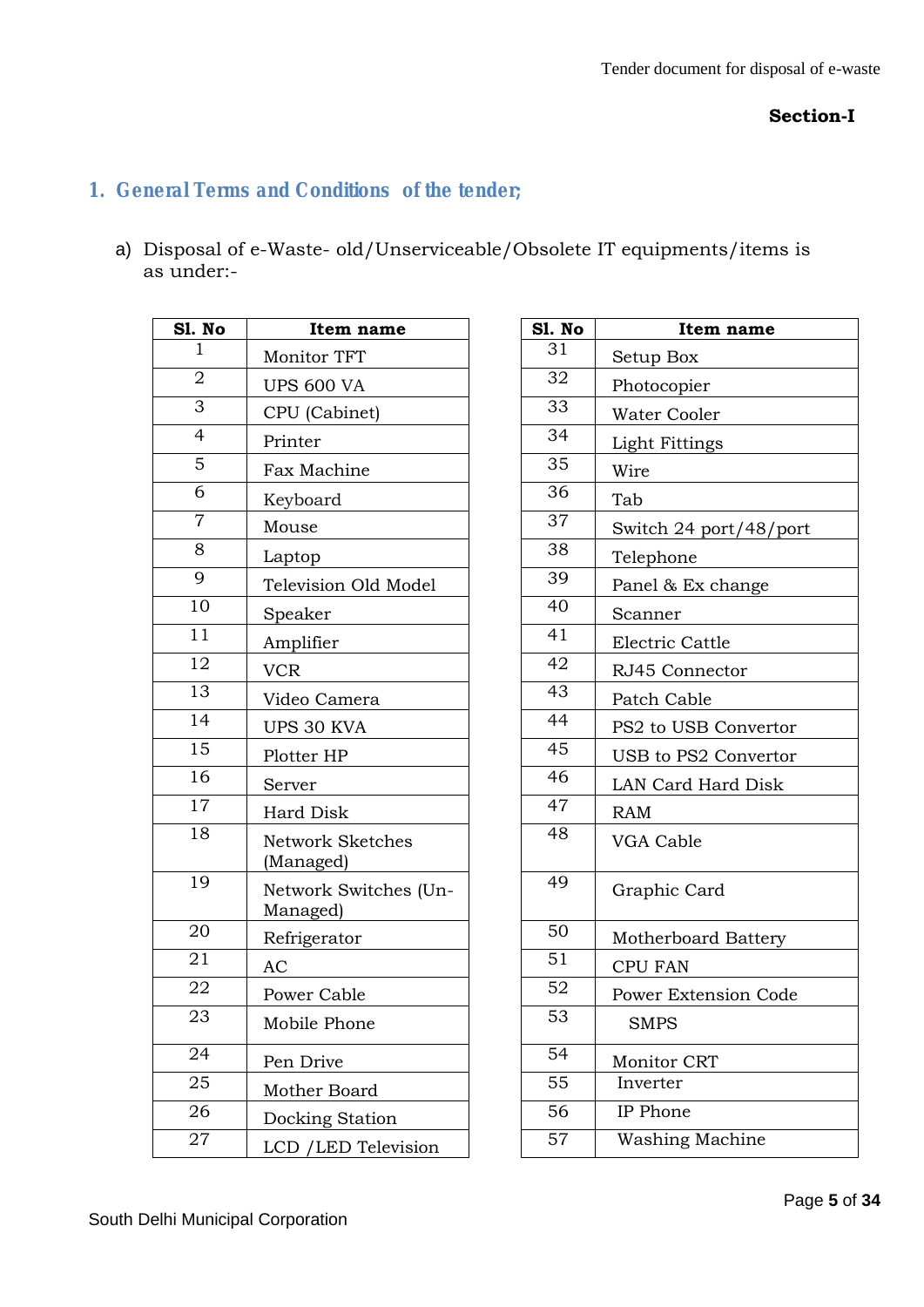| 28 | Mixer Griender | 58 | Camera             |
|----|----------------|----|--------------------|
| 29 | Microwave      | 59 | Router             |
| 30 | Access point   | 60 | Switch HUB         |
|    |                | 61 | <b>UPS Battery</b> |

b. The reserved price of e-Waste- old/Unserviceable/Obsolete IT equipments/ items is as under:-

| Sl. No         | Item name                         | Quantity | Price<br>Reserved<br><i>(exclusive</i><br>of |
|----------------|-----------------------------------|----------|----------------------------------------------|
|                |                                   |          | taxes) In Rs.                                |
| $\mathbf{1}$   | Monitor                           | 1 unit   | 500.00                                       |
| $\overline{2}$ | <b>UPS 600 VA</b>                 | 1 unit   | 200.00                                       |
| 3              | CPU (Cabinet)                     | 1 unit   | 500.00                                       |
| $\overline{4}$ | Printer                           | 1 unit   | 400.00                                       |
| 5              | <b>Fax Machine</b>                | 1 unit   | 100.00                                       |
| 6              | Keyboard                          | 1 unit   | 20.00                                        |
| $\overline{7}$ | Mouse                             | 1 unit   | 20.00                                        |
| 8              | Laptop                            | 1 unit   | 1500.00                                      |
| 9              | <b>Television</b>                 | 1 unit   | 700.00                                       |
| 10             | Speaker                           | 1 unit   | 130.00                                       |
| 11             | Amplifier                         | 1 unit   | 250.00                                       |
| 12             | <b>VCR</b>                        | 1 unit   | 50.00                                        |
| 13             | Video Camera                      | 1 unit   | 320.00                                       |
| 14             | UPS 30 KVA                        | 1 unit   | 47,300                                       |
| 15             | <b>Plotter HP</b>                 | 1 unit   | 21,000                                       |
| 16             | Server                            | 1 unit   | 1700.00                                      |
| 17             | <b>Hard Disk</b>                  | 1 unit   | 20.00                                        |
| 18             | Network Sketches (Managed)        | 1 unit   | 100.00                                       |
| 19             | Network Switches (Un-<br>Managed) | 1 unit   | 70.00                                        |
| 20             | Refrigerator                      | 1 unit   | 900.00                                       |
| 21             | AC                                | 1 unit   | 2500.00                                      |
| 22             | <b>Power Cable</b>                | 1 unit   | 3.00                                         |
| 23             | Mobile Phone                      | 1 unit   | 150.00                                       |
| 24             | Pen Drive                         | 1 unit   | 10.00                                        |
| 25             | <b>Mother Board</b>               | 1 unit   | 150.00                                       |
| 26             | Setup Box                         | 1 unit   | 20.00                                        |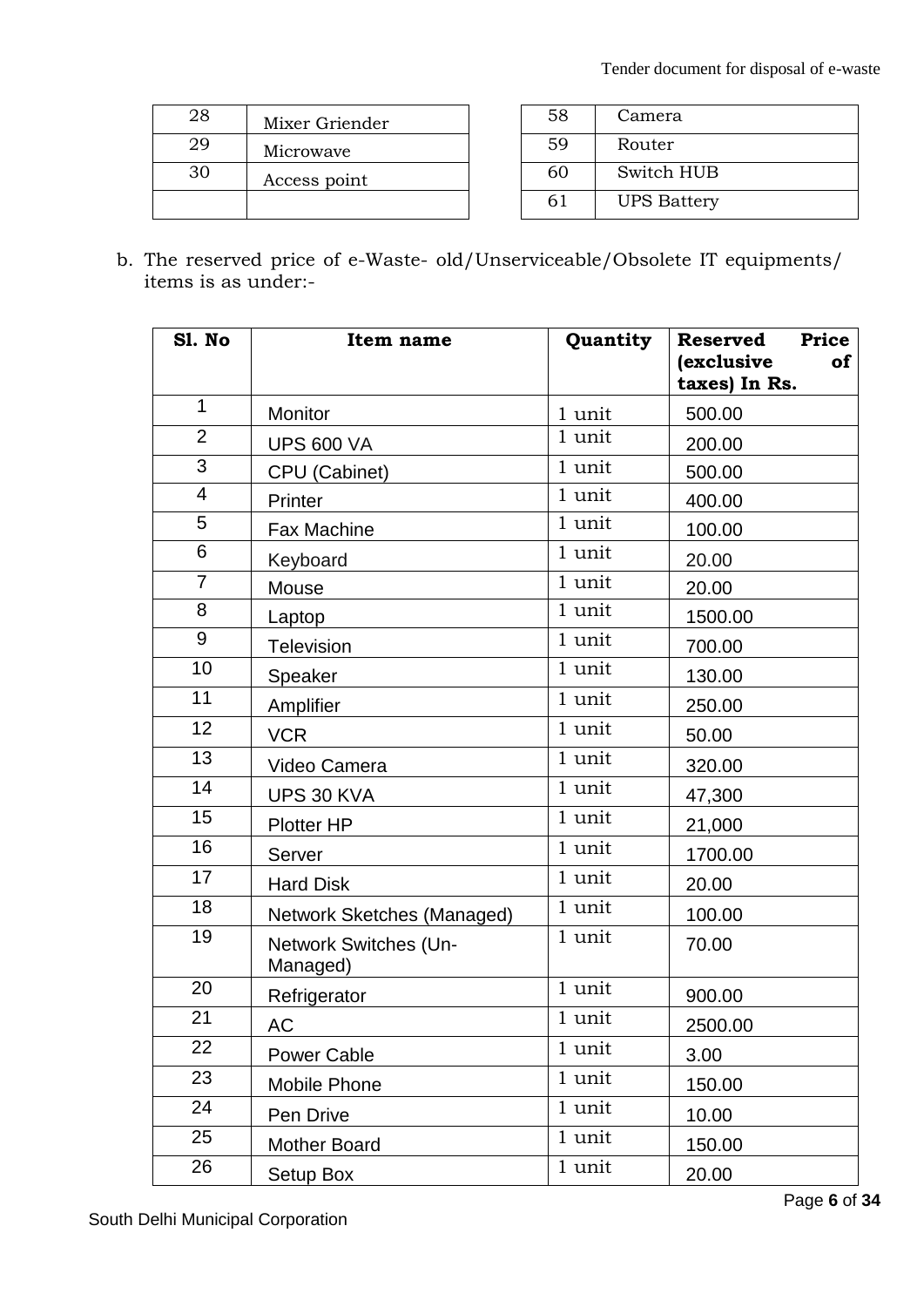| 27 | Photocopier                 | 1 unit | 1000.00        |
|----|-----------------------------|--------|----------------|
| 28 | <b>Water Cooler</b>         | 1 unit | 200.00         |
| 29 | <b>Light Fittings</b>       | 1 unit | 10.00          |
| 30 | Wire                        | 1 unit | 10.00          |
| 31 | Tab                         | 1 unit | 100.00         |
| 32 | Switch                      | 1 unit | 20.00          |
| 33 | Telephone                   | 1 unit | 20.00          |
| 34 | Panel & Ex change           | 1 unit | 250.00         |
| 35 | Scanner                     | 1 unit | $\mathbf 0$    |
| 36 | <b>Electric Cattle</b>      | 1 unit | $\overline{0}$ |
| 37 | RJ45 Connector              | 1 unit | $\mathbf 0$    |
| 38 | Patch Cable                 | 1 unit | $\overline{0}$ |
| 39 | PS2 to USB Convertor        | 1 unit | $\overline{0}$ |
| 40 | <b>USB to PS2 Convertor</b> | 1 unit | $\mathbf 0$    |
| 41 | <b>LAN Card</b>             | 1 unit | $\overline{0}$ |
| 42 | <b>RAM</b>                  | 1 unit | $\mathbf 0$    |
| 43 | <b>VGA Cable</b>            | 1 unit | $\mathbf 0$    |
| 44 | <b>Graphic Card</b>         | 1 unit | $\overline{0}$ |
| 45 | Motherboard Battery         | 1 unit | $\mathbf 0$    |
| 46 | <b>CPU FAN</b>              | 1 unit | 0              |
| 47 | <b>Power Extension Code</b> | 1 unit | $\mathbf 0$    |
| 48 | <b>SMPS</b>                 | 1 unit | $\overline{0}$ |
| 49 | Monitor CRT                 | 1 unit | $\overline{0}$ |
| 50 | Inverter                    | 1 unit | 0              |
| 51 | IP Phone                    | 1 unit | 0              |
| 52 | Washing Machine             | 1 unit | 0              |
| 53 | Camera                      | 1 unit | 0              |
| 54 | Router                      | 1 unit | $\overline{0}$ |
| 55 | Switch HUB                  | 1 unit | $\mathbf 0$    |
| 56 | Docking Station             | 1 unit | 0              |
| 57 | LCD / LED Television        | 1 unit | $\mathbf 0$    |
| 58 | Mixer Griender              | 1 unit | 0              |
| 59 | Microwave                   | 1 unit | $\mathbf 0$    |
| 60 | Access point                | 1 unit | $\mathbf 0$    |
| 61 | <b>UPS Battery</b>          | 1 Unit | $\mathbf 0$    |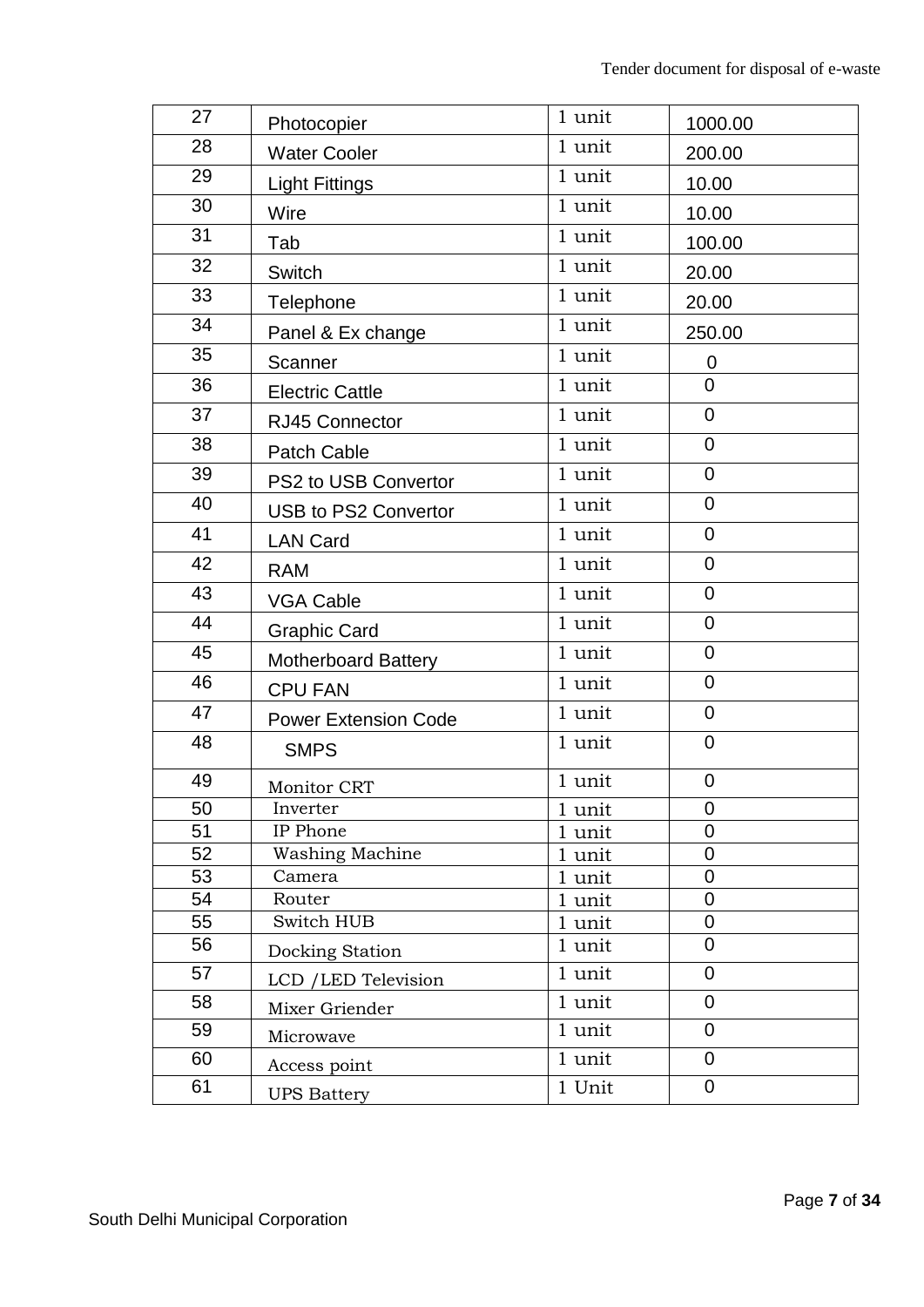- a) The bidder shall be quoted the e-Waste old/Unserviceable/Obsolete IT equipments/ items above the Reserved prices.
- c) The successful bidder will be selected under Highest cost selection (HCS) method of each group separately.
- d) The items shall be disposed off to the AS  $H\to W$ HERE ISSer on BASIS".
- e) Items once disposed off to the successful Tenderer, shall not be taken back by the SDMC under any Circumstances whatsoever.
- f) The Proposals shall be filled in English and all entries must be typed and written in blue/black ink. Initials of the Authorized representative of the applicant must attest all annexure and forms and any alterations made while filing the proposal. Over writing of figures in the Price Proposal is not permitted. Failure to comply with any of these conditions may render the Proposal invalid.
- g) SDMC shall not be responsible for any costs or expenses incurred by the applicant in connection with the preparation and delivery of Proposals, including costs and expenses related to field visits and other tasks as required for submitting the proposal.
- h) SDMC reserves the right to cancel, terminate, change or modify this process and/or requirements of proposal stated in the tender, without assigning any reason or providing any notice and without accepting any liability for the same.

#### i) **DOWNLOADING TENDER DOCUMENTS**

The above tender document can be downloaded from the e-Tender Central Public Procurement Portal (CPPP) of Government of India, <https://etenders.gov.in/eprocure/app>. A copy of the tender Document is also available on SDMC website,<https://mcdonline.nic.in/sdmcportal> . The submission of e-Bids will be only through the e-Tender portal <https://etenders.gov.in/eprocure/app>. Bids will not be accepted in any other form. The terms and conditions of the tender and the project are contained in the tender document hence forth. Interested firms/agencies may submit their tender documents along with requisite, earnest money and other documents as mentioned in the tender document.

#### j) **EARNEST MONEY DEPOSIT (EMD)/BID SECURITY**

Intending eligible bidders are required to upload signed & scanned copy of a demand draft of Rs. 50,000/- for the Earnest Money Deposit (EMD) on any nationalized bank, payable at Delhi in favour of Commissioner, South Delhi Municipal Corporation. The hard copy of the same has to be delivered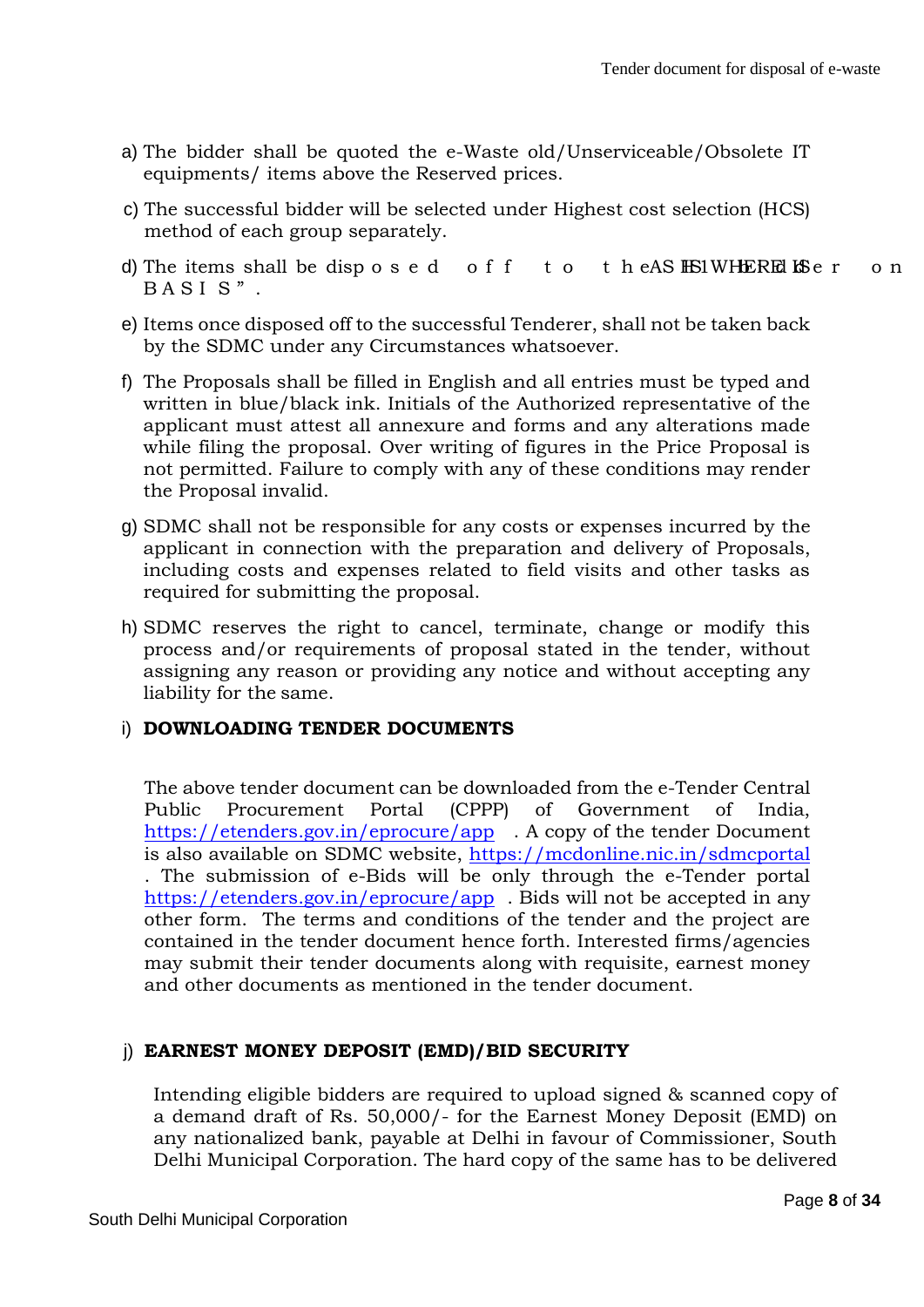to Director (IT), SDMC, 24th Floor, Dr. SPM Civic Center, JLN Marg, New Delhi-110002 on or before bid submission end date/time. Proposals received without or with inadequate EMD shall be liable for rejection. The validity of the demand draft need to be up to 6 (six) months starting from last date of submission of Tender.

The EMD will be forfeited at the discretion of SDMC on account of one or more of the following reasons:

- a. The Bidder withdraws its Proposal/bid during the period of proposal validity.
- b. Bidder does not respond to requests for clarification of its proposal.
- c. In case of a successful Bidder, the said Bidder fails-to sign the Agreementin time.
- d. In case it is found that, the bidder/s has furnished misleading/wrong or fraudulent information/documents or information furnished by them is not found to be true, the Earnest Money will be forfeited.
- e. If the Bidder submits a conditional Bid which would affect unfairly the competitive provision of other Bidders who submitted substantially responsive Bids and/or is not accepted by the SDMC.
- f. If the Preferred Bidder fails to provide the Bank Guarantees as per the terms and conditions specified in the tender and in the Letter of Intent issued to preferred bidder.
- g. Bidder fails to execute the work as per the Contract Agreement.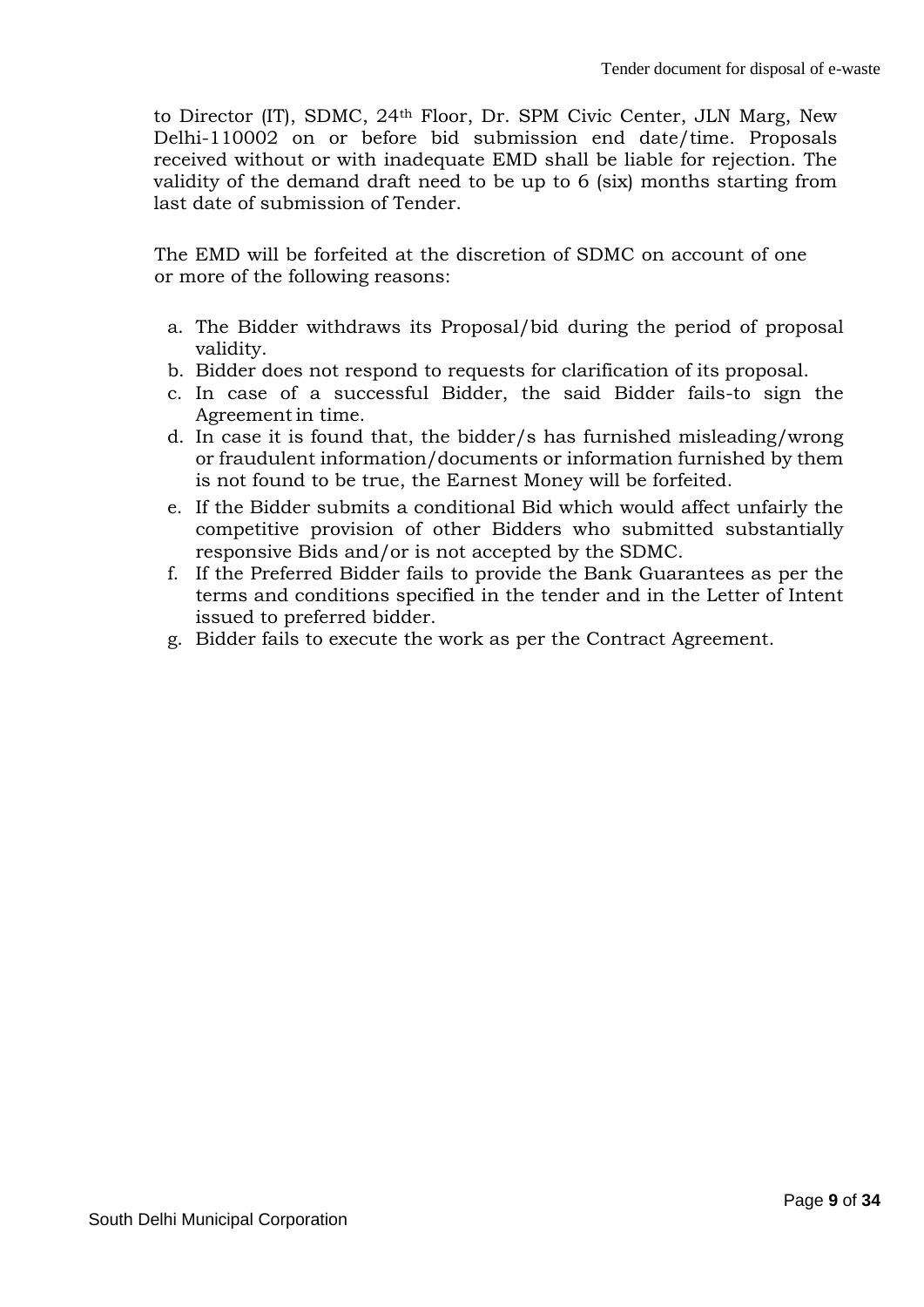## **Section-II**

## **1. Background Information**

#### **1.1. South Delhi Municipal Corporation (SDMC)**

SDMC is serving the population of almost 56 Lacs citizen. It occupies an area of 656.91 Sq. K.M. which is further sub- divided into 4 Zones- Central, South, West and Najafgarh Zone and have 152 wards & 1038 Colonies. SDMC also has unique distinction of providing civic services from highly posh residential and Price Bid areas to rural and urban villages, JJ Resettlement Colonies, regularized and unauthorized colonies. The Head Quarter is located at SP Mukherjee Civic Centre, Minto Road, Delhi.

#### **1.2. Organizational Structure**

- 1. Legislative Wing:
	- a. Elections are held once every 5 years, to elect one councillor from each ward.
	- b. The councilors elected a Mayor from amongst themselves every year.
- 2. Executive Wing:
	- a. The executive wing was headed by the Commissioner and was supported by 6 Additional Commissioners looking after one or more functions.
	- b. Vertically, there were 36 Departments looking after various functions of the Corporation.
	- c. These Departments had a presence at zonal level, as well as the Headquarter-level.
	- d. Each of these Departments had their own hierarchy, and reported to the Commissioner, through the respective Additional Commissioner.

#### **1.3. Departments**

For provision of the various municipal services to the citizens of Delhi, MCD had 36 Departments. The Departments are as listed below:

|    | List of Departments                             |     |                                             |
|----|-------------------------------------------------|-----|---------------------------------------------|
| 1. | Architecture Department                         |     | Horticulture Department                     |
| 2. | Collection 20.<br>&<br>Assessment<br>Department |     | <b>Information Technology</b>               |
| 3. | Accounts & Audit Department                     |     | &<br>Inventory<br>Procurement<br>Department |
| 4. | Advertisement Department                        | 22. | Law Department                              |
| 5. | Appellate Authority                             | 23. | Language Department                         |
| 6. | Central Licensing Department                    | 24. | Labour Welfare Department                   |
| 7. | <b>Community Services Department</b>            | 25. | Land and Estate Department                  |
| 8. | Committee<br>Corporation<br>and                 | 26. | Municipal Secretary Office                  |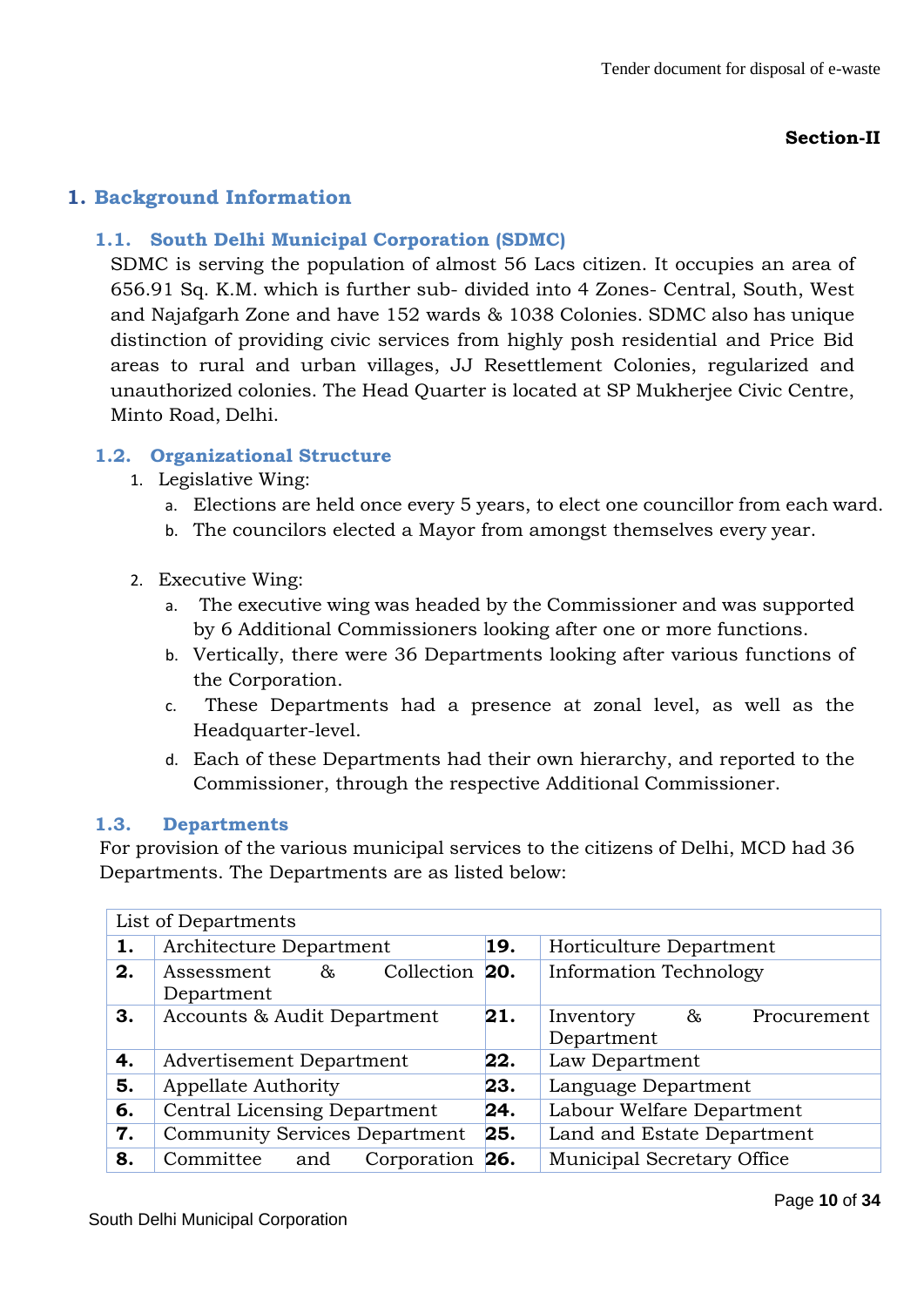|     | Department                          |     |                                                              |
|-----|-------------------------------------|-----|--------------------------------------------------------------|
| 9.  | Central<br>Establishment 27.        |     | $\&$<br>Organisation<br>Method                               |
|     | Department                          |     | Department                                                   |
| 10. | Care Taker Department               | 28. | Planning<br>Monitoring<br>and<br>Department                  |
| 11. | Central Office Department           | 29. | <b>Print and Stationary Department</b>                       |
| 12. | Department of<br>Environment        | 30. | Public Health Department                                     |
|     | Management                          |     |                                                              |
| 13. | Election Office Department          | 31. | Press and Information Department                             |
| 14. | <b>Engineering Department</b>       | 32. | Remunerative Project Cell                                    |
| 15. | <b>Education Department</b>         | 33. | Toll Tax Department                                          |
| 16. | <b>Factory Licensing Department</b> | 34. | Town Planning Department                                     |
| 17. | Hackney Carriage Department         | 35. | <sub>of</sub><br>Deptt./Directorate<br>Vigilance<br>Inquires |
| 18. | <b>Health Department</b>            | 36. | Veterinary Department                                        |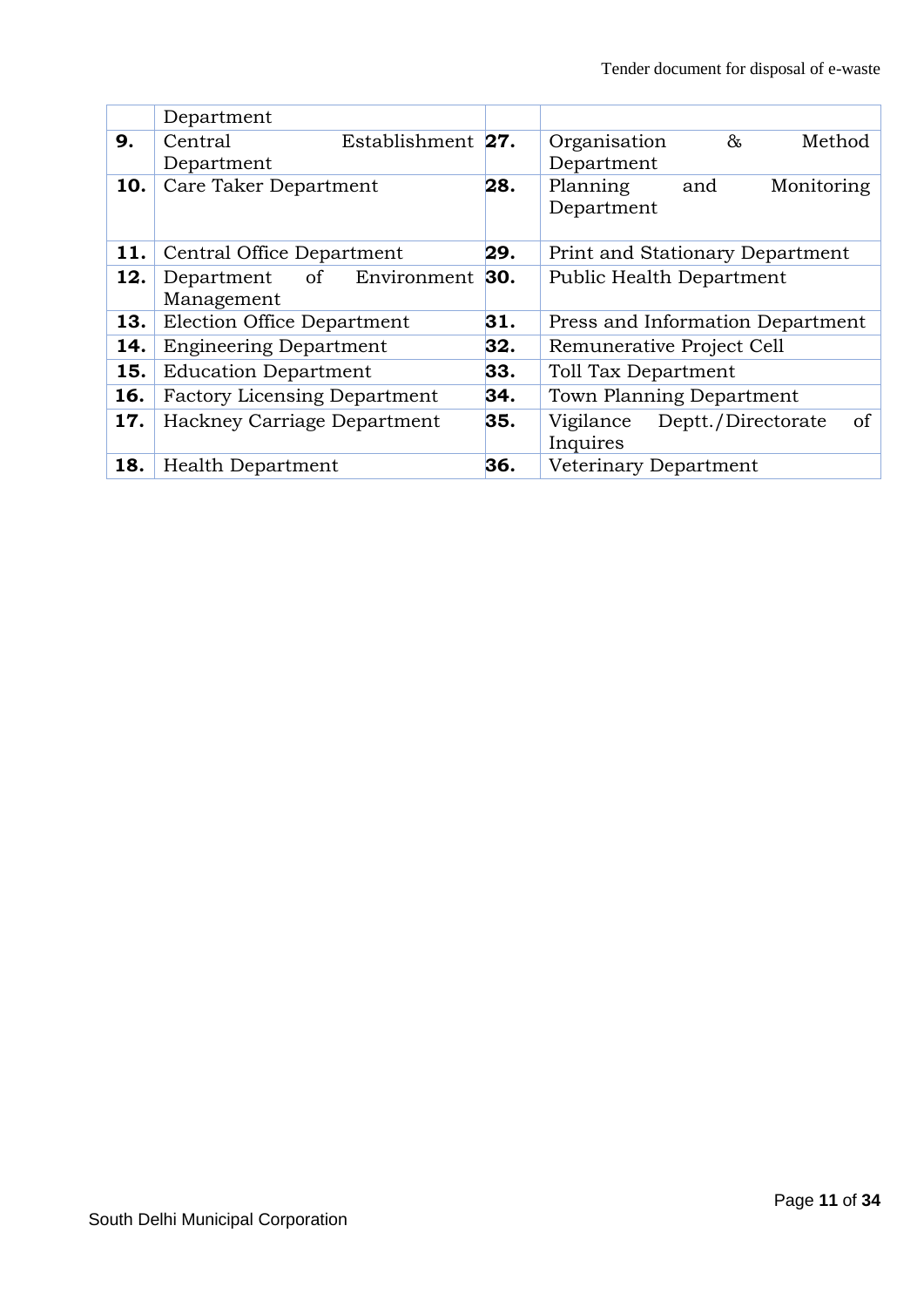#### **Section-III**

## **1. Bid Submission Instructions**

#### **1.1. Language of Proposals**

The online Proposal should be filled by the Bidder in English language only.

#### **1.2. Bid Currency**

Prices for services offered shall be quoted in Indian National Rupees (INR) only.

### **1.3. Authentication of Bids**

The online Proposal must be supplemented by a Power-of-Attorney in the name of the authorized signatory of the Proposal, in a letter-head of the firm/ organization, duly signed & stamped by the competent authority along with the board resolution statement appointing the competent authority.

### **1.4. Submission of Proposals**

Online Bids must be correct and complete in all aspects. SDMC will evaluate the bid based on its clarity, correctness and completeness of its response to the requirements of the project as outlined in this tender. This tender process will be administered through the e-Tender Central Public Procurement Portal (CPPP) (URL:<https://etenders.gov.in/eprocure/app> *[\)](http://www.tenderwizard.com/SOUTHDMCETENDER))*

Bidder must submit online proposal in two (02) parts as per the format given in this tender in the following manner:

### **1. Online Technical Bid:-**

ONLINE TECHNICAL BID with all details and all the supporting documents as per the Annexure-I: Eligibility Criteria for Disposal of e-wasteold/obsolete Computer Hardware & Peripherals, all be uploaded in the respective folder at:<https://etenders.gov.in/eprocure/app>

*Note: Providing any Price Bid information in any form in Part I will the bidder disqualified .*

### **2. Online Price Bid:-**

¾ Online Price BID all details of all the components of price bid, the bidder has to be first download the price bid format, fill up and upload the same in respective Price Bid folder. No any document is uploaded in the folder at online submission of Bid [https://etenders.gov.in/eprocure/app.](https://etenders.gov.in/eprocure/app)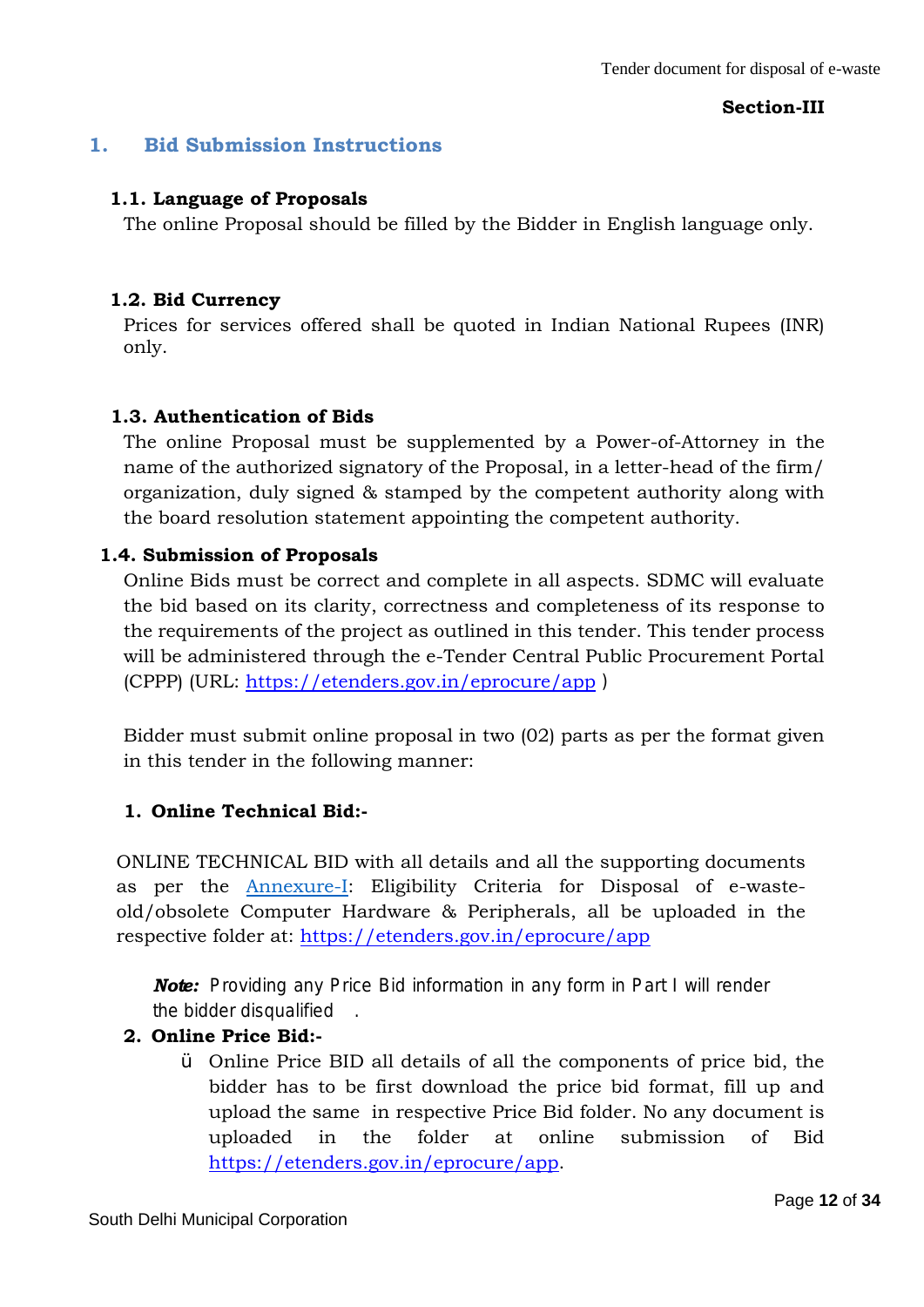- *Note:* The price bid format is available in two groups. The evaluation each group are separately and the bidder will be selected un Highest Cost Selection (H1) methods for each of g
	- 1) All the pages of the Technical proposal document must be sequentially numbered and indexed and must contain the list of contents with page numbers. Any deficiency in the documentation may result in the rejection of the Bid.
	- 2) The proposal/bid must be prepared in indelible ink. It must not contain any interlineations or overwriting.
	- 3) All pages of the bid must be initiated and stamped by the person or persons who sign the bid.
	- 4) The Bidder is advised to submit the online Bid well before the last date in order to avoid any inconvenience at the last moment.
	- 5) The online bids received prior to the closing time and date of the bids shall be taken as valid and will be further processed for evaluation.

## **REGISTRATION:**

- 1) Bidders are required to enroll on the e-Procurement module of the Central Public Procurement Portal (URL:<https://eprocure.gov.in/eprocure/app> ) by clicking on the link "Click here to Enr is free of charge.
- 2) As part of the enrolment process, the bidders will be required to choose a unique username and assign a password for their accounts.
- 3) Bidders are advised to register their valid email address and mobile numbers as part of the registration process. These would be used for any communication from the CPP Portal.
- 4) Upon enrolment, the bidders will be required to register their valid Digital Signature Certificate (Class II or Class III Certificates with signing key usage) issued by any Certifying Authority recognized by CCA India (e.g. Sify/TCS/nCode/eMudhra etc.), with their profile.
- 5) Only one valid DSC should be registered by a bidder. Please note that the bidders are responsible to ensure that the others which may lead to misuse.
- 6) Bidder then logs in to the site through the secured log-in by entering their user ID/password and the password of the DSC/eToken.

## **SEARCHING FOR TENDER DOCUMENTS**

1) There are various search options built in the CPP Portal, to facilitate bidders to search active tenders by several parameters. These parameters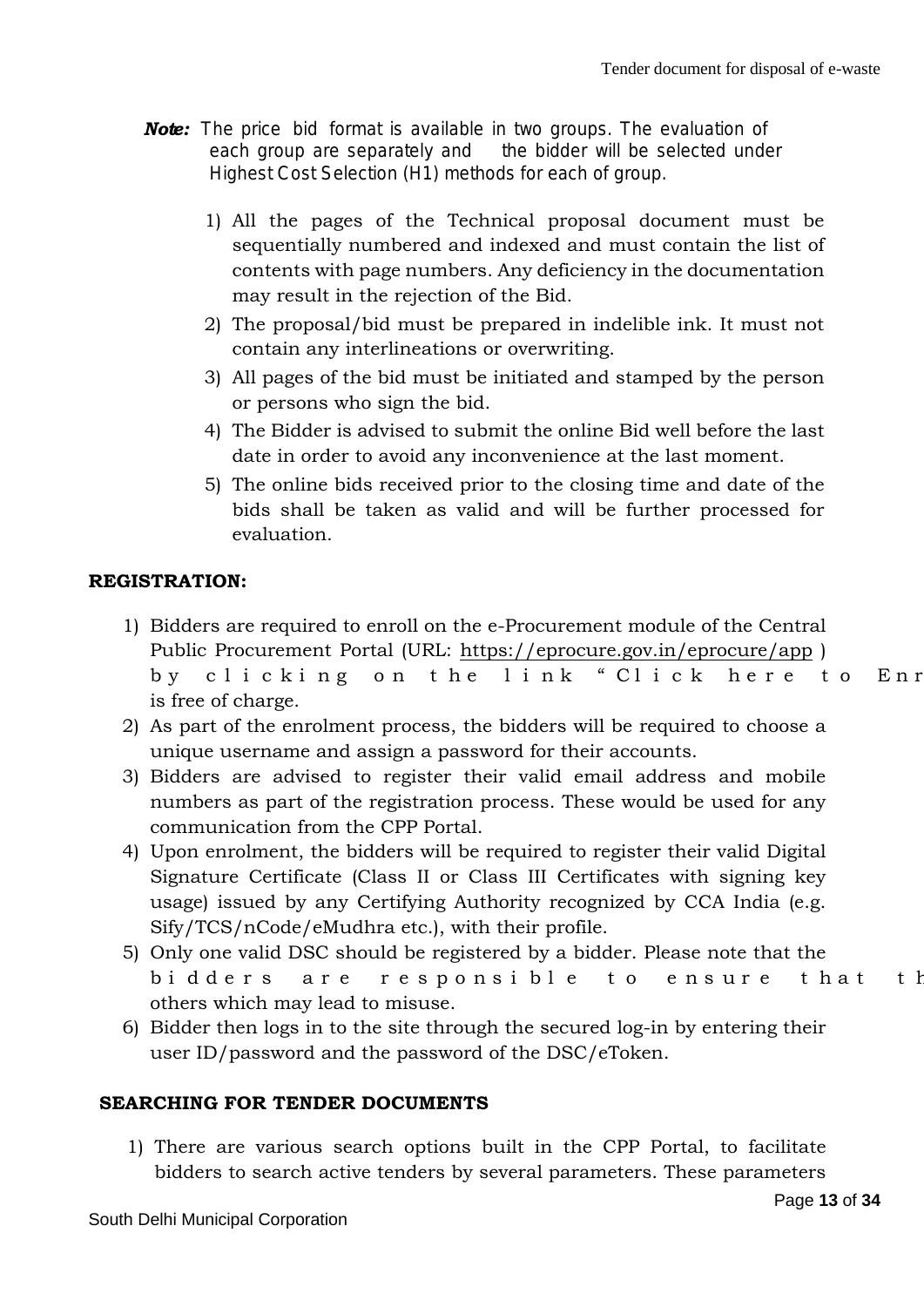could include Tender ID, organization name, location, date, value, etc. There is also an option of advanced search for tenders, wherein the bidders may combine a number of search parameters such as organization name, form of contract, location, date, other keywords etc. to search for a tender published on the CPP Portal.

- 2) Once the bidders have selected the tenders they are interested in, they may download the required documents I tender schedules. These tenders can be moved to the respective 'My Tenders' fo Portal to intimate the bidders through SMS/e-mail in case there is any corrigendum issued to the tender document.
- 3) The bidder should make a note of the unique Tender ID assigned to each tender, in case they want to obtain any clarification/help from the Helpdesk.

#### **PREPARATION OF BIDS;**

- 1) Bidder should take into account any corrigendum published on the tender document before submitting their bids.
- 2) Please go through the tender advertisement and the tender document carefully to understand the documents required to be submitted as part of the bid. Please note the number of covers in which the bid documents have to be submitted, the number of documents - including the names and content of each of the document that need to be submitted. Any deviations from these may lead to rejection of the bid.
- 3) Bidder, in advance, should get ready the bid documents to be submitted as indicated in the tender document/schedule and generally, they can be in PDF/XLS/RAR/DWF formats. Bid documents may be scanned with 100 dpi with black and white option.
- 4) To avoid the time and effort required in uploading the same set of standard documents which are required to be submitted as a part of every bid, a provision of uploading such standard documents (e.g. PAN card copy, annual reports, auditor certificates etc.) has been provided to the bidders. Bidders can use "My Space" area availabl documents. These documents may be directl Space" area while submitting a bid, and n again. This will lead to a reduction in the time required for bid submission process.

#### **SUBMISSION OF BIDS**

1) Bidder should log into the site well in advance for bid submission so that he/she upload the bid in time i.e. on or before the bid submission time. Bidder will be responsible for any delay due to other issues.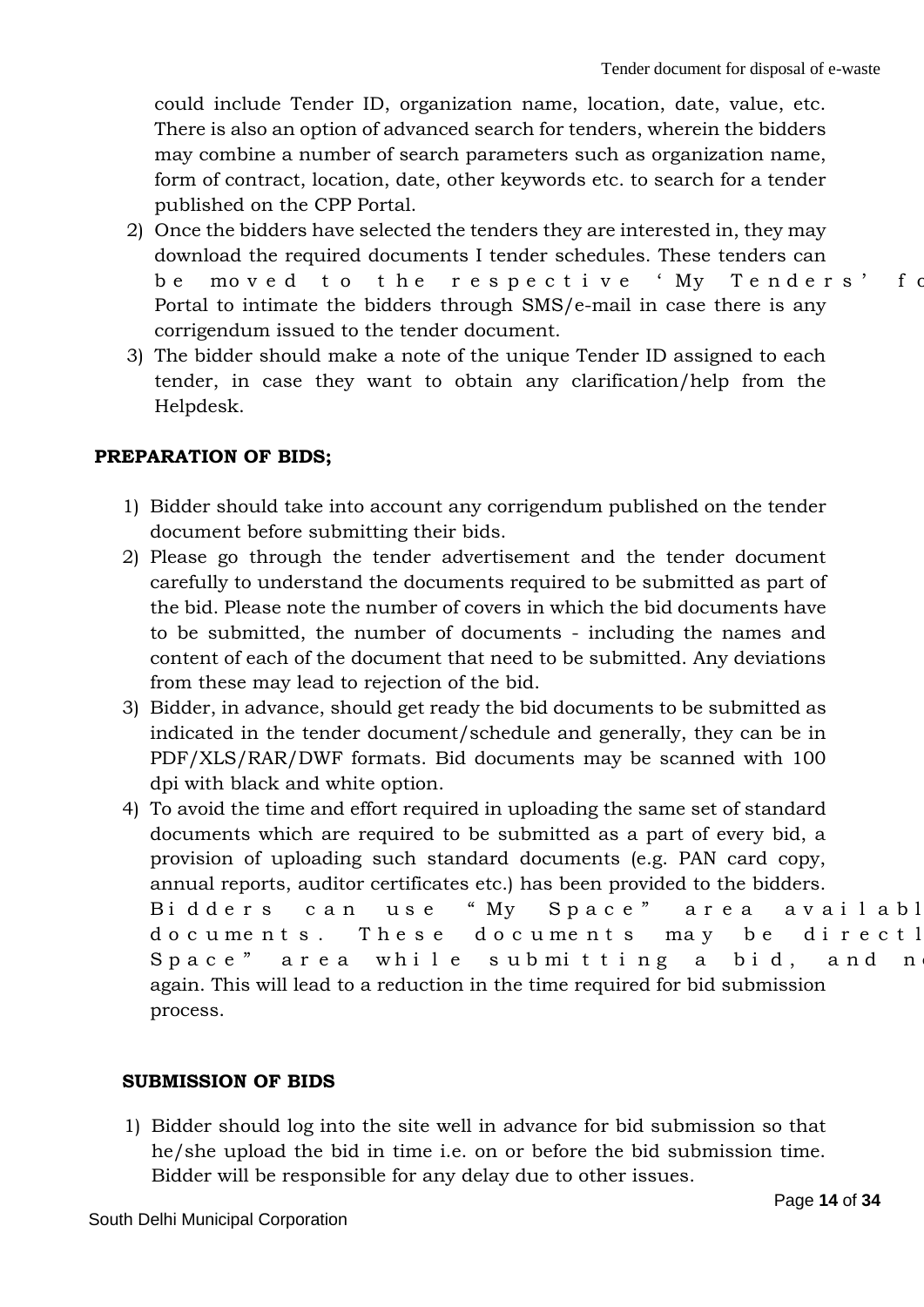- 2) The bidder has to digitally sign and upload the required bid documents one by one as indicated in the tender document.
- 3) Bidder has to select the payment option fee/EMD as applicable and enter details of the instrument.
	- 4) Bidder should prepare the EMD as per the instructions specified in the tender document. The original should be posted/couriered/given in person to the Tender Processing Section, latest by the last date of bid submission. The details of the DD/any other accepted instrument, physically sent, should tally with the details available in the scanned copy and the data entered during bid submission time. Otherwise the uploaded bid will be rejected.
	- 5) A standard BoQ format has been provided with the tender document to be filled by all the bidders. Bidders are requested to note that they should necessarily submit their financial bids in the format provided and no other format is acceptable. Bidders are required to download the BoQ file, open it and complete the while coloured (unprotected) cells with their respective financial quotes and other details (such as name of the bidder). No other cells should be changed. Once the details have been completed, the bidder should save it and submit it online, without changing the filename. If the BoQ file is found to be modified by the bidder, the bid will be rejected.
	- 6) The serve time (which is displayed on the bidders' data. considered as the standard time for referencing the deadlines for submission of the bids by the bidders, opening of bids etc. The bidders should follow this time during bid submission.
	- 7) All the documents being submitted by the bidders would be encrypted using PKI encryption techniques to ensure the secrecy of the data. The data entered cannot be viewed by unauthorized persons until the time of bid opening. The confidentiality of the bids is maintained using the secured Socket Layer 128 bit encryption technology. Data storage encryption of sensitive fields is done.
	- 8) The uploaded tender documents become readable only after the tender opening by the authorized bid openers.
	- 9) Upon the successful and timely submission of bids, the portal will give a successful bid submission message & a bid summary will be displayed with the bid no. and the date & time of submission of the bid with all other relevant details.
	- 10) The bid summary has to be printed and kept as an acknowledgement of the submission of the bid. This acknowledgement may be used as an entry pass for any bid opening meetings.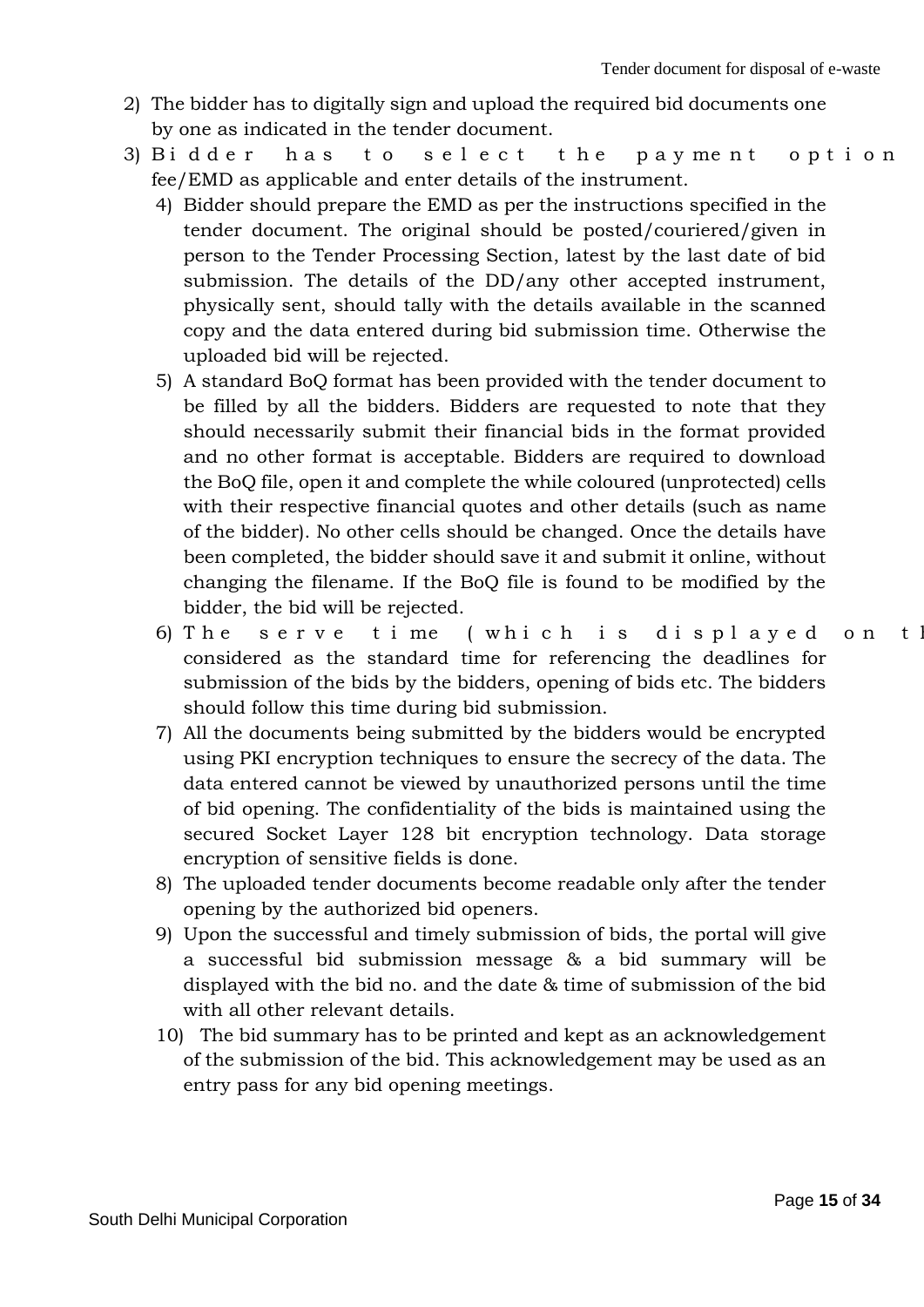## **1. FLIGIBILITY CRITERI**

The eligibility criteria of the bidders should encompass the following:

- a) The bidder is registered with Goods and Service and Tax Department.
- b) The Bidder should register with Central Pollution Control Board, Ministry of Environment and Forests, GOI or with the State Pollution Control Board or State Governments for recycling and dismantling. .
- c) The bidder must registered with ESIC/PF.
- d) The bidder must have executed one work order of e-Waste disposal in any Central Govt/ State Govt. in last 5 years and submit the work order and compliance certificate.
- e) The bidder should have valid Permanent Account Number (PAN) issued from Income tax Authorities.
- f) The bidder shall not be under declaration of ineligibility/ banned/blacklisted/debarred by any Central/state Government/ any other Government institutions in India for corrupt or fraudulent practices or for non-performance in the last three years as per Annexure-II.

## **2. SCOPE OF WORK**

With an aim to make India clean, the Swachh Bharat Mission (Urban) was launched by the Government of India on 2nd October 2014. One of the key goals of the mission is to achieve 100% scientific processing of solid waste.

As per E-Waste Management Rules 2016 and the Hazardous and other Wastes (Management and Transboundary Movement) Amendment Rules, 2019 and its Principal Rules plastic waste means any plastic discarded after use or after their intended use is over:-

- 1. The selected Bidder shall ensure compliance of all regulations/ conventions/ policies/ guidelines/ orders etc., in force related to any or all of the above activities from time to time.
- 2. If E-Waste is generated/collected in one State and required to be transported to another state for dismantling /recycling / final disposal, it would be the responsibility of the bidder to obtain "No concerned State Pollution Control Board / Pollution Control Committee of Union Territory and intimate the State Pollution Control Board / Pollution Control Committee of Union Territory in transit as required by the GOI guidelines currently in force.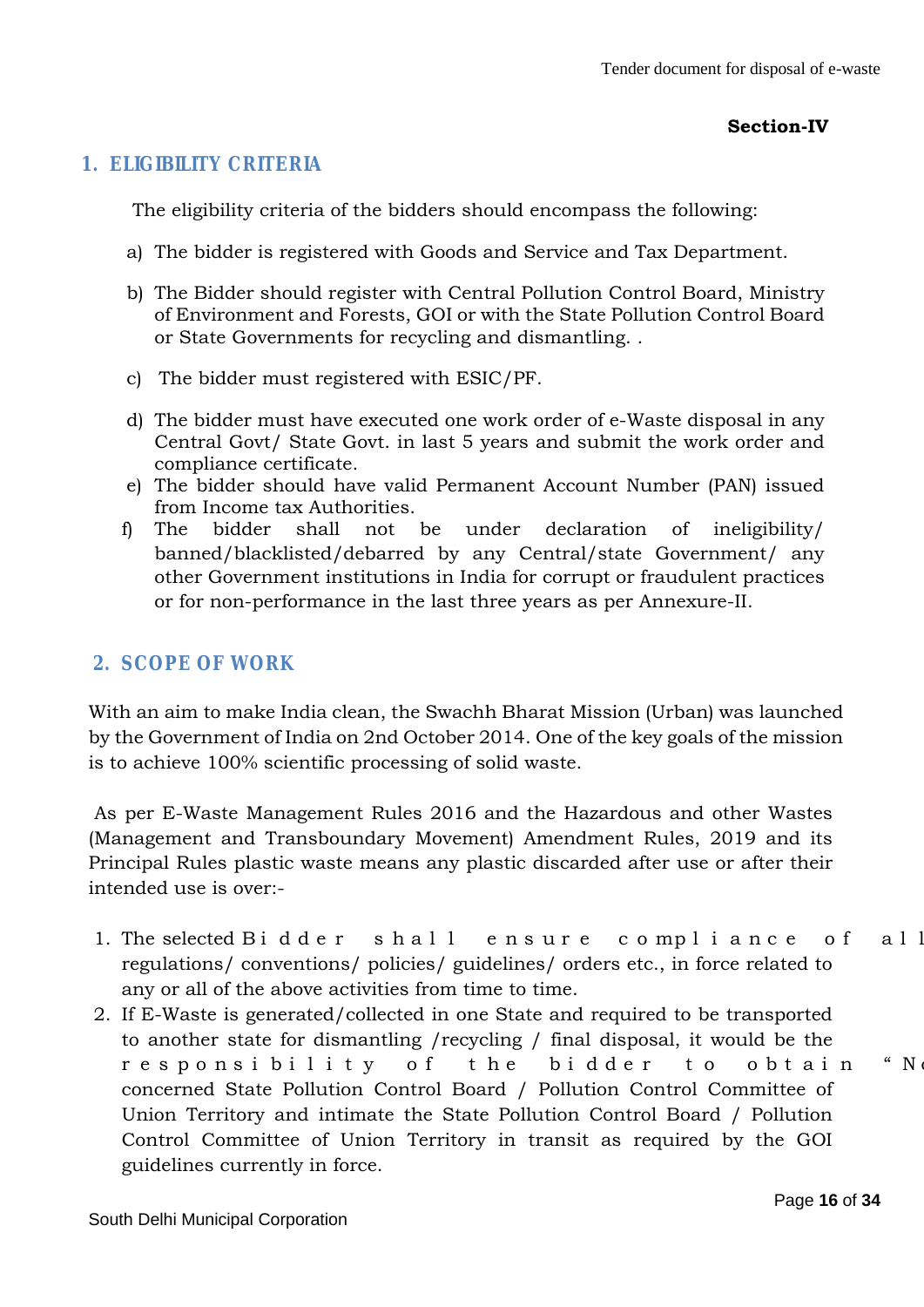- 3. The E-Waste should be disposed off in accordance with the timelines laid down by the GOI guidelines currently in force. On final disposal, the vendor would be required to provide a Certificate to this effect to the Corporation/Citizen concerned within 30 days after receipt of the e-Waste by electronic means.
- 4. The Selected Bidder should follow environmentally sound practices for management of E-Waste as per GOI guidelines currently and future in force.
- 5. The selected bidder will be responsible to collect the e-waste material from offices of South DMC and the e-Waste material from Citizens of South DMC jurisdiction area as and when request received through online system only. IT Department will be developed an online system for requesting the departments and citizen requests.

## **3.** Lifting of ewaste

- a) The successful bidder shall be required to lift all e-waste old/obsolete/unserviceable computer hardware and other items and not selectively from the designatASdSWHERE IS to t BASIS"  $\vec{w}$  (i Seven) working days after depositing the full amount.
- b) In case, the successful bidder deposits the full amount within a stipulated period but fails to lift the articles in the scheduled time, this Office shall not take responsibility for safe custody of the articles.
- c) No damage shall be caused to the existing property of this Office or any any Citizen premises while removing the materials from the site. Any loss/ damage to the property of this Office or premises or injury or personal accident suffered by any person due to negligence or action of the successful bidder or his authorized worker/supervisor will be borne by successful bidder and they will be indemnified.
- d) Goods/material will be removed under the supervision of designated Officer(s) of this Office Materials will have to be removed within the time stipulated in acceptance letter. No extension of time will be given under ordinary circumstances. However, extension of time may be granted provided convincing and satisfactory reasons for such delay is given in writing by the successful bidder. Delay, beyond the stipulated time, may entail cancellation of the award/order.
- e) All the charges i.e. loading, unloading and transportation to be incurred in course of lifting of items from the designated place shall be borne by the successful bidder.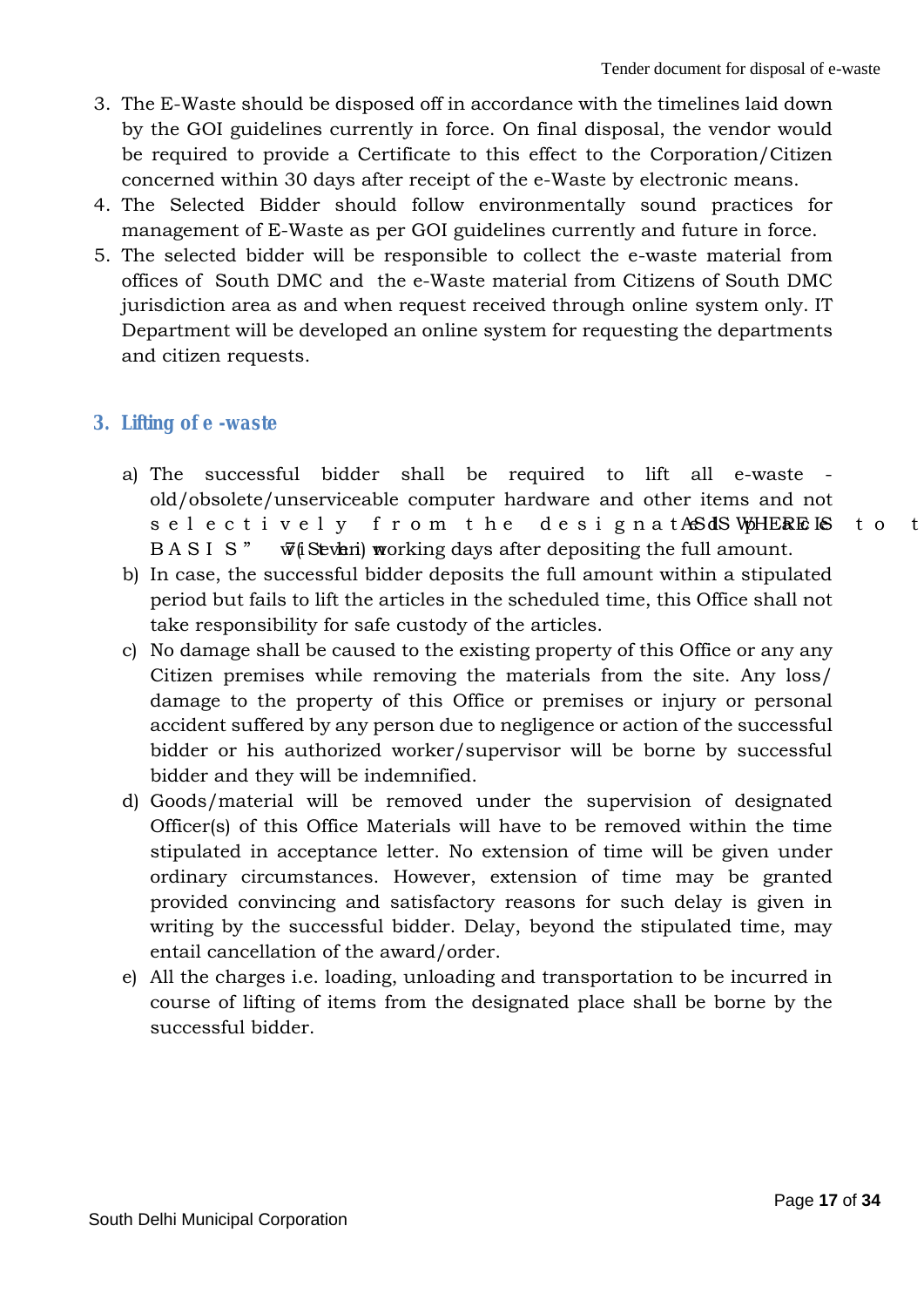## **4.** Technical Bid Propos

#### **4.1. Technical bid evaluation**

- I. The bidders' Technical bid Proposal shall be evaluated as per the criterion specified in the tender.
- II. The bidders shall meet all the mandatory compliance requirements as per the format provided in Annexure-I and other details. Failure in meeting the mandatory compliance requirements will result in disqualification of the bidder.
- III. All the bidders will be communicated of the results of evaluation of the technical bids over the e-mail alerts from e-tender.
- IV. The Price Bids of those bidders who qualify in the Technical bid process only will be considered for Price Bid evaluation.

#### **5. Price Bid Propos**

#### **5.1. Price Bid Evaluation Process**

After the technical evaluation is completed and approved, Corporations shall notify online those Bidders who's Pro technical criterion or were considered non-responsive to the Tender and their Price Bid Proposal will be not opened online.

The online Price Bids would then be opened in the presence of the bidders' representatives on a specified date and time. The bidder names, the bid prices, the total amount of each bid and such other details as the corporation may consider appropriate, will be announced and recorded at the opening.

The duly constituted Tender Evaluation Committee by corporation will then evaluate the Price Bid proposal of the technically shortlisted Bidders. The Price Bid evaluation will consider the information supplied by the Bidders in their Price Bid proposal.

- I. The prices/rates quoted by the bidder for Old/Unserviceable/Obsolete IT equipments/items are divided in two groups. Group-I, having reserved price is fixed. Group-II having reserved price is not fixed.
- II. The successful bidder will be selected under Highest cost selection (HCS) method of each group separately.
- III. The prices/rates quoted by the bidder shall remain fixed during the entire Contract Period and shall not be subject to any variation on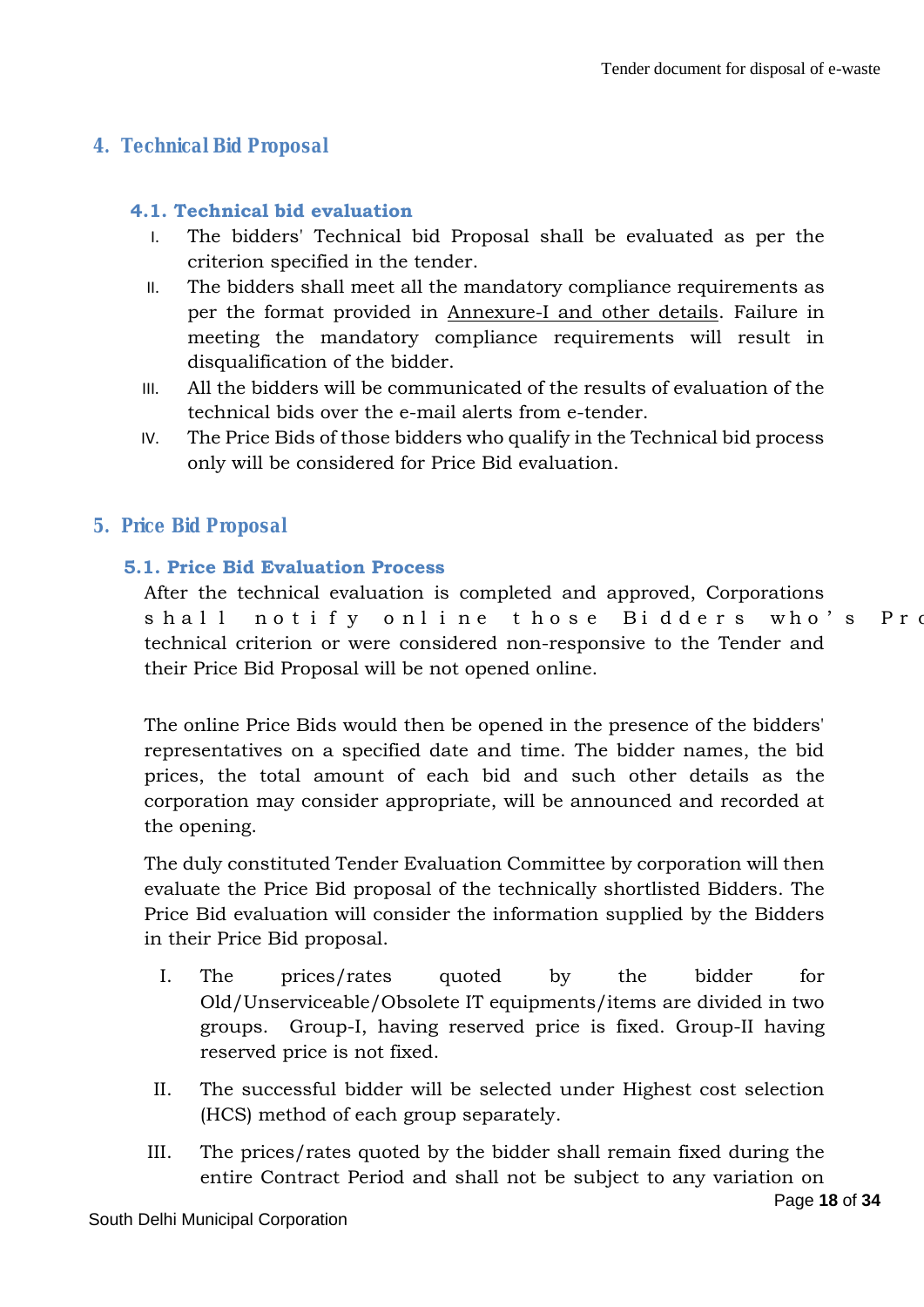any account except in case of statutory taxes, duties and levies.

IV. In case of similar rates of two or more bidders, the department may ask the respective bidders to submit their revised bids in a sealed envelope on the time and date fixed by the department.

#### **6.** Award of Contra

The technically qualified bidder, with Highest quoted Price Bid price (H1) will be issued a letter of Intent (LOI), by email and/or by post, for the acceptance of its Bid. Upon acceptance of the Letter of Intent by the Successful bidder in stipulated time, the successful bidder will be asked to submit the Performance bank Guarantee and sign the Agreement with Corporation.

### **7.** Contract Signir

SDMC shall notify the successful bidder regarding the acceptance of the proposal. Subsequently, Corporations shall enter into a contract agreement with the successful bidder as per all the terms and conditions of this tender. The contract will include all the required agreements/sub agreements (including SLA) between the corporations and the Successful bidder.

#### **8. Payment Terms and Sched**

#### **8.1. Performance Bank Guarantee (PBG)**

- I. Within fifteen (15) days of receipt of notification of award of contract from the Corporations, successful bidder shall furnish a PBG from a nationalized bank.
- II. PBG shall be submitted in the format specified in the **Annexure-I** of this tender.
- III. It shall be valid till 180 days after completion of tenure of Contract. However, in case of extension of time period of project, vendor will be required to submit the fresh PBG for value equal to 100000/- value for the extended time period.
- IV. The PBG shall be valid for a period of 3 years and 6 months from the date of signing of agreement and should be in the standard format (as per ANNEXURE-VI). The PBG shall be released subject to realization of liquidity damages if any.
- V. All incidental charges whatsoever such as premium, commission etc. with respect to the Performance Bank Guarantee shall be borne by the bidder.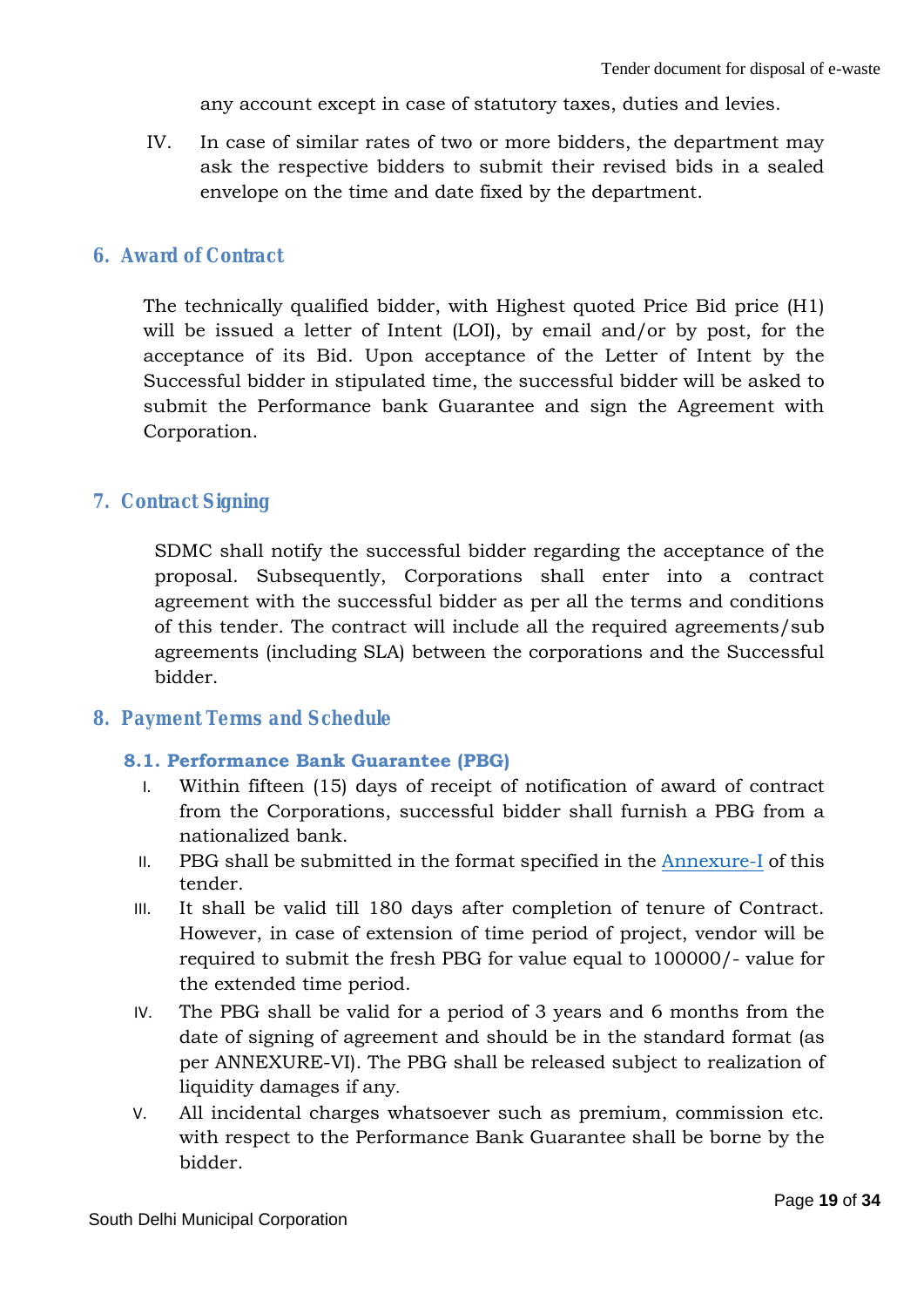- VI. In the event of the bidder being unable to service the contract for whatever reason, the Corporations would invoke the PBG. Notwithstanding and without prejudice to any rights whatsoever of the Corporations under the contract in the matter, the proceeds of the PBG shall be payable to the Corporations  $a s$  compensation for the failure to perform/comply with its obligations under the contract.
- VII. Before invoking the PBG, the vendor will be given an opportunity to represent before the Corporations.
- VIII. The decision of the Corporations on the representation given by the vendor shall be final.

## **9.** Liquidated Damages and penalty cla

In case of any delay in the execution of the contract beyond the stipulated time schedule including any extension permitted in writing, Corporations reserve the right to recover from the vendor a sum equivalent to Rs. 5000 of the value of the delayed deliverable of work for each week of delay and part thereof subject to a maximum of Rs. 25000 of the value of the contract.

## **10. SERVICE LEVEL STANDARD AND PENALTY DEDUCTIC**

|         | Service level Agreement in case of e-Waste from South DMC offices<br>and Citizens/Markets/RWAs of South DMC area.                                                                                                                                                                                                            |              |                                                                  |
|---------|------------------------------------------------------------------------------------------------------------------------------------------------------------------------------------------------------------------------------------------------------------------------------------------------------------------------------|--------------|------------------------------------------------------------------|
| Sr. No. | Description                                                                                                                                                                                                                                                                                                                  | Days for SLA | Penalty<br>in<br><b>of</b><br>case<br>deviation of<br><b>SLA</b> |
| 1       | Collecting of e-Waste $\vert$ 07 working days<br>material and Payment<br>made.<br>Payment made to South<br>DMC<br>offices through<br>Demand draft in favour<br>of Commissioner, SDMC<br>payable at Delhi and<br>payment made<br>to<br>Citizens through online<br>like<br>mode<br>UPI/RTGS/NEFT (cash<br>payment not allowed. |              | $Rs. 1000/-$ per<br>day                                          |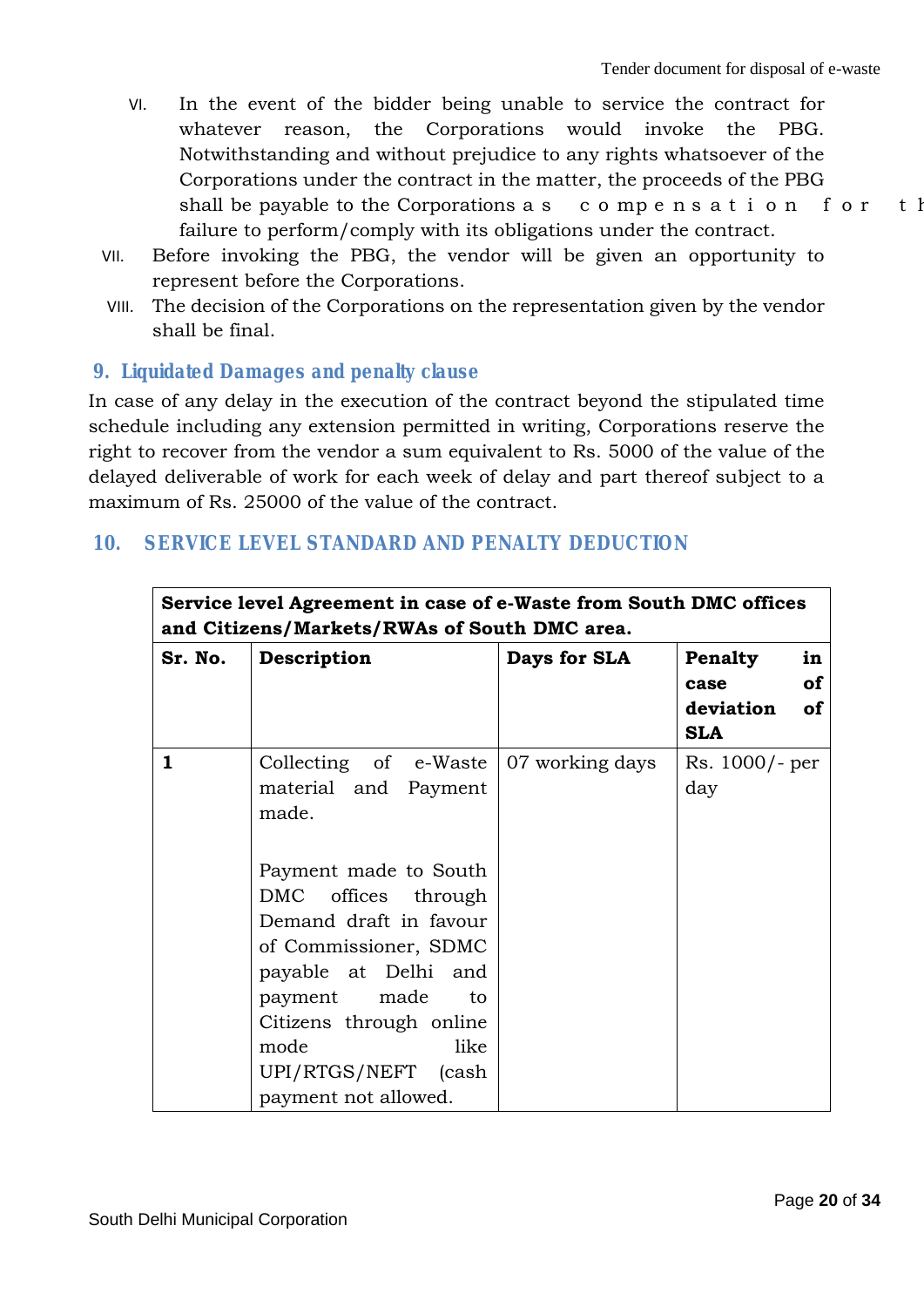## **11. Payment Terms**

## **A. Collection from SDMC HQ, Hospitals/Schools and other offices etc. of South DMC.**

The successful bidder will have to pay the actual amount collection of e-waste (Amount calculated as per rate quoted by the selected bidder in respect of items) FROM SDMC OFFICES through Demand draft in favour of Commissioner, SDMC payable at Delhi as per defined SLA.

#### **B. In case of citizens / RWAs/ Markets/collection centers etc.**

The selected bidder will directly pay to above mentioned stake holders. Payment mode shall be as per mutual consent of both the parties except cash (Amount calculated as per rate quoted by the selected bidder in respect of items). In case of any dispute on a part of selected firm regarding delay payment, counting of material, delay in pick up etc. SDMC will take action as per Liquidity damage /SLA clause.

### 12. Governing Law and Dispute Resolution

In case of any dispute arising out of or in connection with the agreement, which is not resolved as per the governance structure provided in this tender, only the Courts in Delhi shall have sole and exclusive jurisdiction in respect of the dispute arising out of the present agreement.

## **13. RESPONSBILITY OF South DMC .**

- ` SDMC will spread awareness about e-waste hazards and will make citizens to understand the importance of disposing the e-waste at right place.
- ` ICT material and social media platform will be used to spread awareness among citizens, RWAs, Schools, skill centres, markets and other stakeholders.

### 14. Submission of Undertaking for Disposal of Waste

The successful bidder shall submit an undertaking (Annexure-V) that e-waste items i.e. old/obsolete/unserviceable computer hardware etc. will be stored/process/disposed off as per Rule 12 of Chapter IV of e-Waste (Management and Handling) Rules, 2016 and amendment Rules and submit the certificate to the SDMC.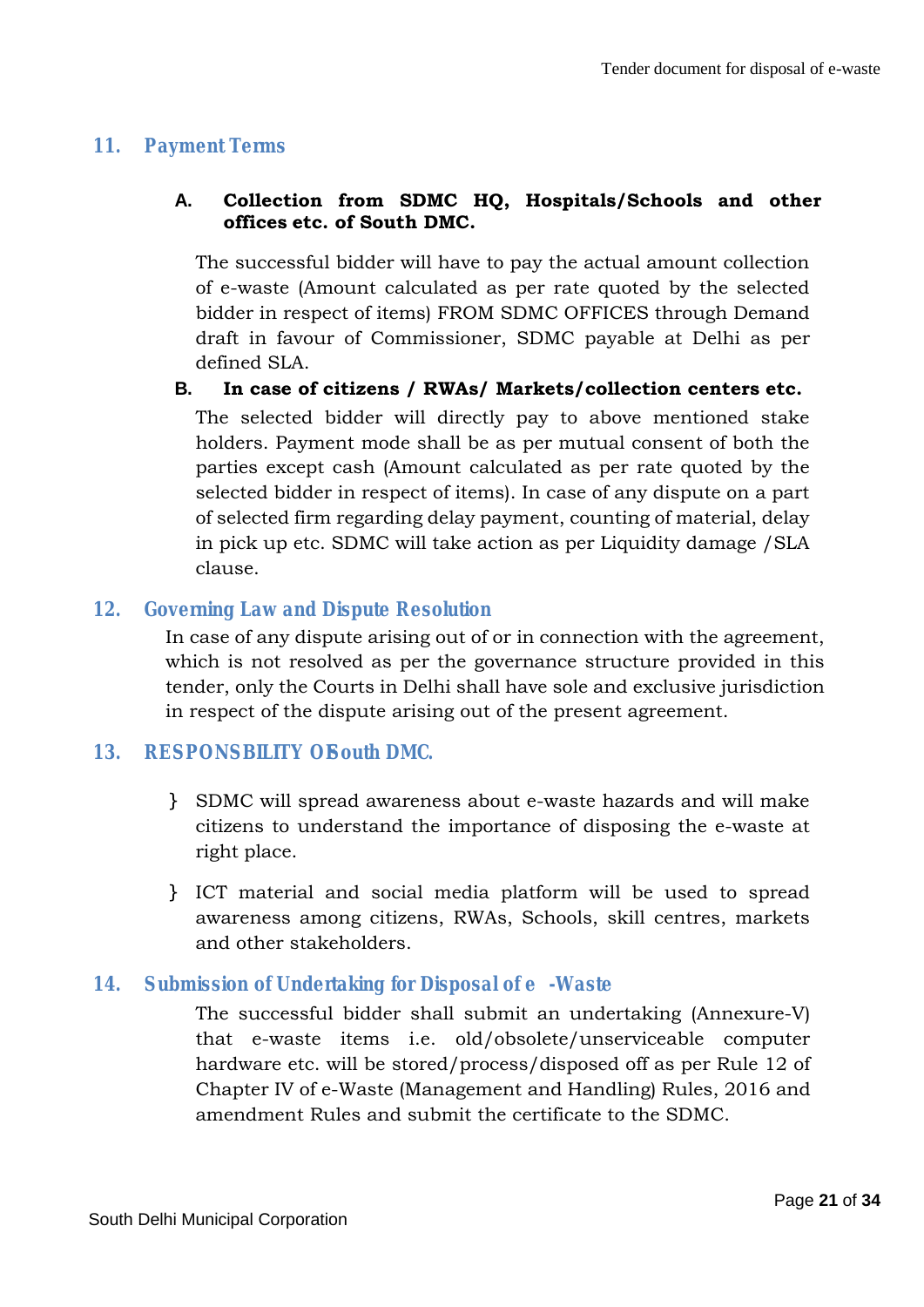## 15. **PERIOD OF CONTRACT**

The contract will be for initially for three (3) years, and can be extended for a further period of two (02) years solely at the discretion of SDMC.

## **16. TERMINATION FOR DEFAULT**

The SDMC reserves the right to cancel the contract of the selected bidder and recover expenditure incurred by the SDMC on the following circumstances:

- i. The selected bidder commits a breach of any of the terms and conditions of the bid/contract.
- ii. The bidder goes into liquidation voluntarily or otherwise
- iii. The progress regarding execution of the contract, made by the selected bidder is found to be unsatisfactory.
- iv. If the selected firm, in either of the above circumstances, does not remedy his failure within a period of 15 days-**Cure Period** (or such longer period as the SDMC may authorize in writing) from the date of issue of default notice from the SDMC.
- v. If the Bidder, in the judgment of the Tendering Authority has engaged in corrupt or fraudulent practices in competing for or in executing the Contract for the purpose of this clause:
- "**Corrupt practice"** means the offering, giving, receiving or soliciting anything of value to influence the action of a public official procurement process or in contract execution.
- "Fraudulent practice" means a misrepresentation of facts in order to *influence a procurement process or the execution of a Contract detriment of the Tendering Authority, and includes collusive practional* among BIDDERS (prior to or after bid submission) designed to es *bid prices at artificial non-competitive levels and deprive the Tender* Authority of the benefits of free and open competition.
- vi. SDMC reserves the right to recover any dues payable by the selected bidder from any amount outstanding to the credit of the selected bidder, including the pending bills and/or invoking Bank Guarantee, if any, under this contract or any other contract/order.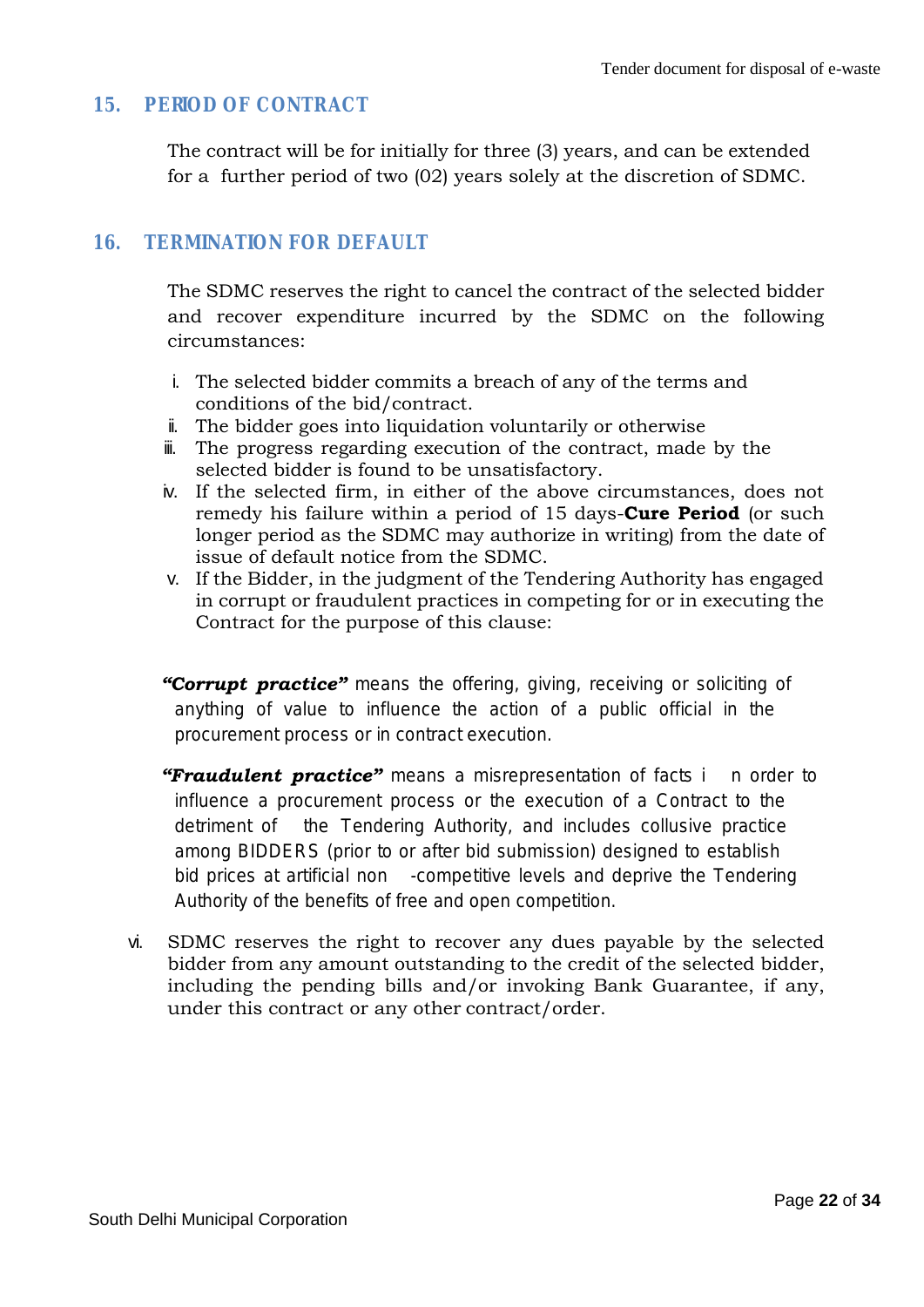## **Eligibility Criteria for Disposal of e-waste- old/obsolete Computer Hardware & Peripherals**

#### **TENDER No-**

| Sr             | Description                          | Information              |
|----------------|--------------------------------------|--------------------------|
|                |                                      |                          |
| No             |                                      |                          |
| $\mathbf{1}$   | Name of the Firm/Agency/Company      |                          |
| $\overline{2}$ | Address of the Firm/ Agency/ Company |                          |
|                | (Enclose copy of address proof)      |                          |
|                |                                      | Telephone/Mobile No.     |
|                |                                      |                          |
|                |                                      | FAX No.                  |
|                |                                      | E-Mail ID                |
| $\overline{4}$ | Name of                              |                          |
|                | Proprietor/Partners/Directors of     |                          |
|                | the Firm/Agency                      |                          |
| 5              | Certificate of incorporation in      |                          |
|                | case of Company registered           |                          |
|                | under Companies Act.                 |                          |
|                | 1956/2013.                           |                          |
|                |                                      | PAN NO.                  |
|                |                                      | GST Registration No.     |
|                |                                      |                          |
|                |                                      | Registration             |
|                |                                      | Certificate No. issued   |
|                |                                      | by Centre/State          |
|                |                                      | <b>Pollution Control</b> |
|                |                                      | <b>Board</b>             |
|                |                                      |                          |

#### **Signature of Authorized**

## **Signatory With stamp**

## **(Name of the person)**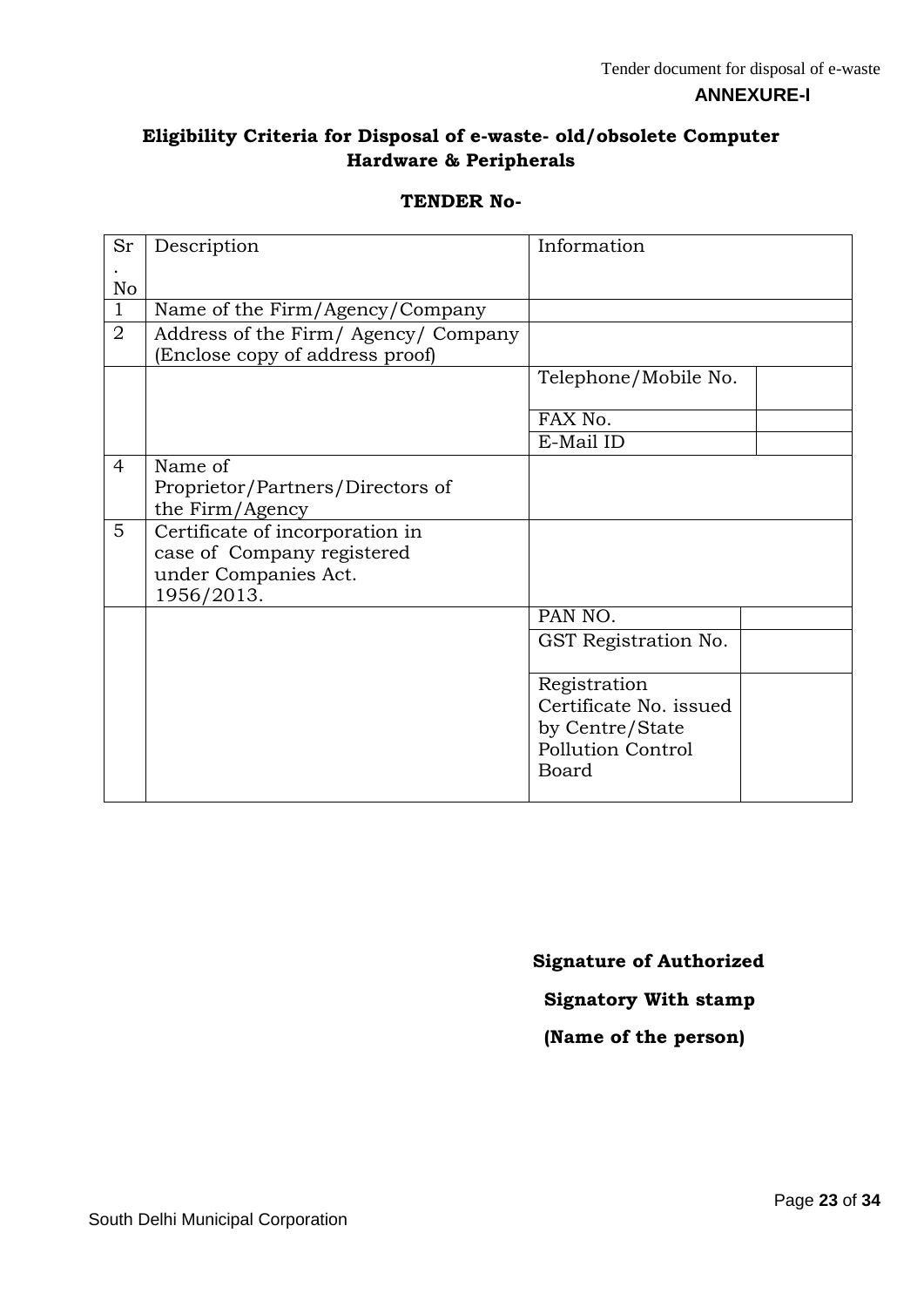#### **ANNEXURE-II**

# **Tender for Disposal of e-waste- old/obsolete Computer Hardware & Peripherals TENDER NO.:-**

#### **UNDERTAKING**

I/We do hereby solemnly affirm and declare that the My/Our firm/ company/ business entity is not blacklisted by any Government Department/Autonomous Organization etc. or prosecuted by any court of law.

Dated:

Signature of Authorised Signatory With stamp (Name of the person)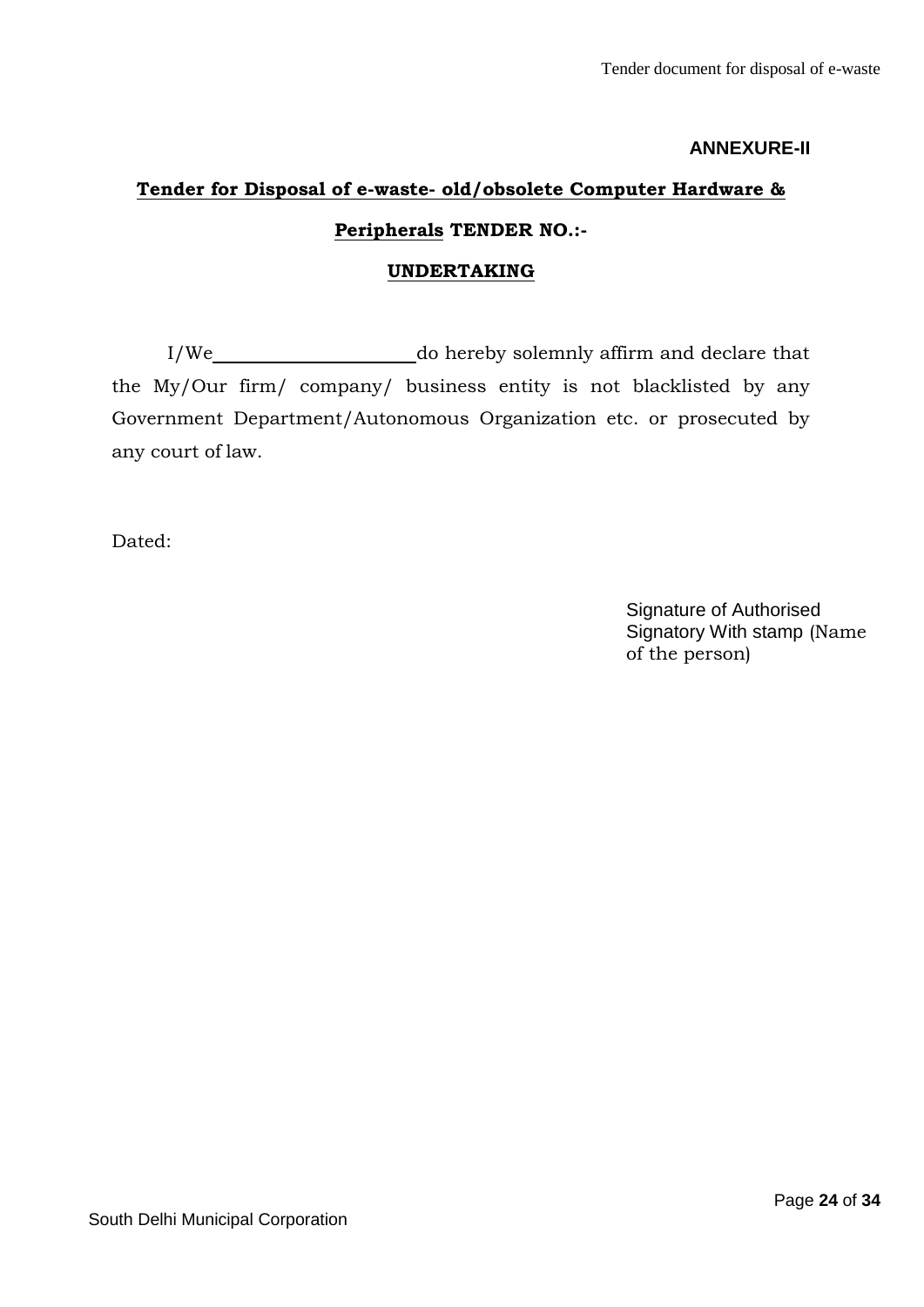#### **Performa of Schedule of Rates**

## **Financial Bid for Disposal of e-waste- old/obsolete Computer Hardware & Peripherals**

#### **TENDER NO.:-**

#### **FINANCIAL BID**

**Name of work: Disposal of e-waste- old/obsolete Computer Hardware & Peripherals.**

I / We hereby offer the following Bid Amount for **Disposal of e-wasteold/obsolete Computer Hardware & Peripherals** on the terms and conditions of the Tender Document.

Name of the

Bidder/Firm:- Address

of the Bidder/Firm:-

Telephone No:-<br>
Email ID:-

#### **Group-I**

| Sr. No.        | Description<br>of Items (A) | Quantity<br>(B) | <b>Reserved</b><br>Price in<br>Rs.(exclus<br>ive of<br>taxes) | Unit<br>rate<br>(In Rs.) (C)<br><i><b>inclusive</b></i><br>GST) | <b>Total</b><br>Amount (In<br>$Rs.$ ) (D=B*C)<br>(inclusive of<br>GST) |
|----------------|-----------------------------|-----------------|---------------------------------------------------------------|-----------------------------------------------------------------|------------------------------------------------------------------------|
| 1              | Monitor                     | 1 Unit          | 500.00                                                        |                                                                 |                                                                        |
| $\overline{2}$ | <b>UPS 600 VA</b>           | 1 Unit          | 200.00                                                        |                                                                 |                                                                        |
| 3              | CPU (Cabinet)               | 1 Unit          | 500.00                                                        |                                                                 |                                                                        |
| $\overline{4}$ | Printer                     | 1 Unit          | 400.00                                                        |                                                                 |                                                                        |
| 5              | <b>Fax Machine</b>          | 1 Unit          | 100.00                                                        |                                                                 |                                                                        |
| 6              | Keyboard                    | 1 Unit          | 20.00                                                         |                                                                 |                                                                        |
| $\overline{7}$ | Mouse                       | l1 Unit         | 20.00                                                         |                                                                 |                                                                        |
| 8              | Laptop                      | 1 Unit          | 1500.00                                                       |                                                                 |                                                                        |
| 9              | <b>Television</b>           | 1 Unit          | 700.00                                                        |                                                                 |                                                                        |
| 10             | Speaker                     | 1 Unit          | 130.00                                                        |                                                                 |                                                                        |
| 11             | Amplifier                   | 1 Unit          | 250.00                                                        |                                                                 |                                                                        |
| 12             | <b>VCR</b>                  | 1 Unit          | 50.00                                                         |                                                                 |                                                                        |

South Delhi Municipal Corporation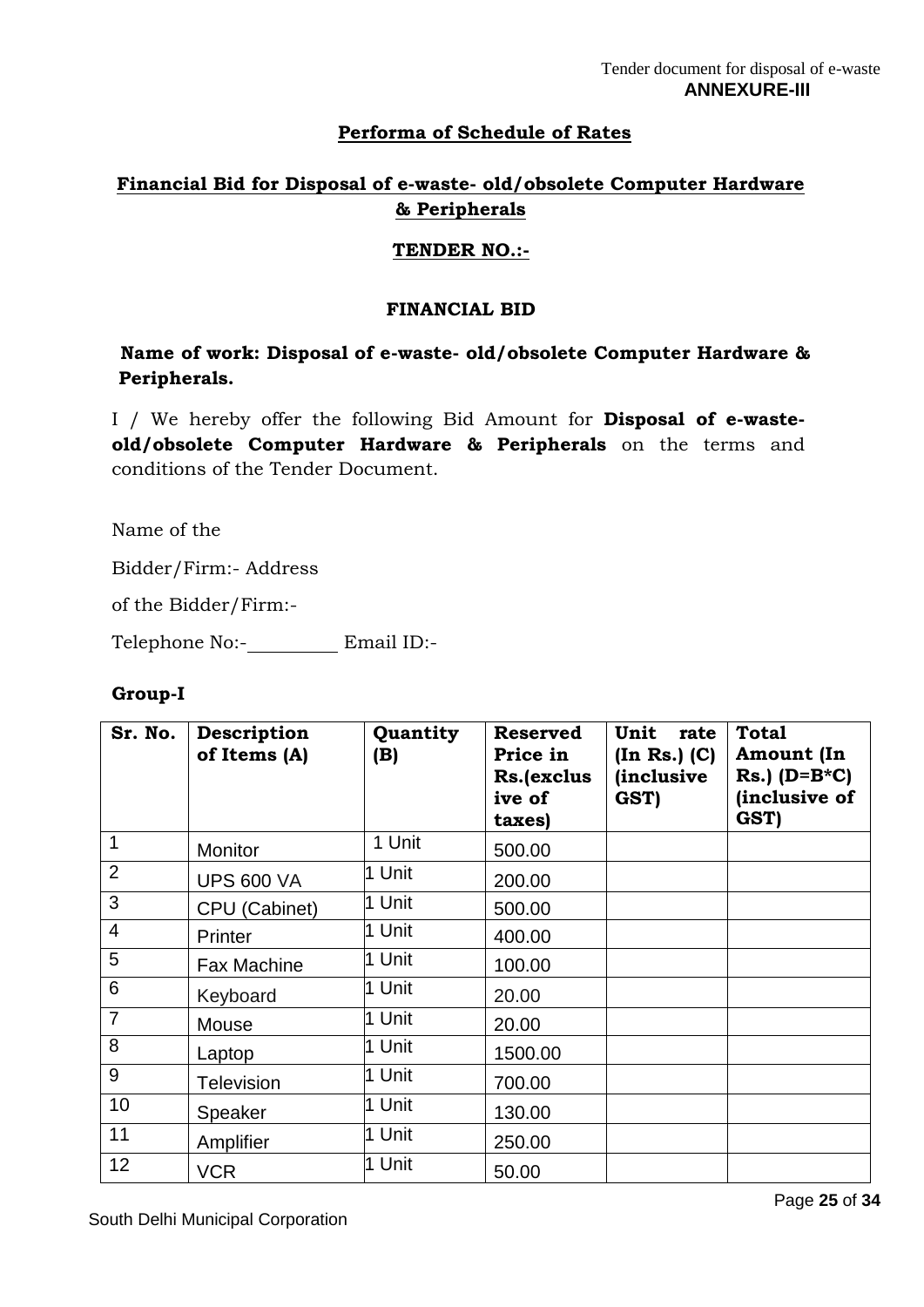| 13 | Video Camera                            | 1 Unit | 320.00         |  |
|----|-----------------------------------------|--------|----------------|--|
| 14 | UPS 30 KVA                              | 1 Unit | 47,300         |  |
| 15 | Plotter HP                              | 1 Unit | 21,000         |  |
| 16 | Server                                  | 1 Unit | 1700.00        |  |
| 17 | <b>Hard Disk</b>                        | 1 Unit | 20.00          |  |
| 18 | <b>Network Sketches</b><br>(Managed)    | 1 Unit | 100.00         |  |
| 19 | <b>Network Switches</b><br>(Un-Managed) | 1 Unit | 70.00          |  |
| 20 | Refrigerator                            | 1 Unit | 900.00         |  |
| 21 | <b>AC</b>                               | 1 Unit | 2500.00        |  |
| 22 | <b>Power Cable</b>                      | 1 Unit | 3.00           |  |
| 23 | Mobile Phone                            | 1 Unit | 150.00         |  |
| 24 | Pen Drive                               | 1 Unit | 10.00          |  |
| 25 | <b>Mother Board</b>                     | 1 Unit | 150.00         |  |
| 26 | Setup Box                               | 1 Unit | 20.00          |  |
| 27 | Photocopier                             | 1 Unit | 1000.00        |  |
| 28 | <b>Water Cooler</b>                     | 1 Unit | 200.00         |  |
| 29 | <b>Light Fittings</b>                   | 1 Unit | 10.00          |  |
| 30 | Wire                                    | 1 Unit | 10.00          |  |
| 31 | Tab                                     | 1 Unit | 100.00         |  |
| 32 | <b>Switch</b>                           | 1 Unit | 20.00          |  |
| 33 | Telephone                               | 1 Unit | 20.00          |  |
| 34 | Panel & Ex change                       | 1 Unit | 250.00         |  |
| 35 | Scanner                                 | 1 Unit | $\Omega$       |  |
| 36 | <b>Electric Cattle</b>                  | 1 Unit | $\Omega$       |  |
| 37 | RJ45 Connector                          | 1 Unit | $\Omega$       |  |
| 38 | <b>Patch Cable</b>                      | 1 Unit | $\Omega$       |  |
| 39 | PS2 to USB<br>Convertor                 | 1 Unit | $\Omega$       |  |
| 40 | USB to PS2<br>Convertor                 | 1 Unit | $\overline{0}$ |  |
| 41 | <b>LAN Card</b>                         | 1 Unit | $\Omega$       |  |
| 42 | <b>RAM</b>                              | 1 Unit | $\overline{0}$ |  |
| 43 | <b>VGA Cable</b>                        | 1 Unit | $\overline{0}$ |  |
| 44 | <b>Graphic Card</b>                     | 1 Unit | $\overline{0}$ |  |
| 45 | Motherboard<br><b>Battery</b>           | 1 Unit | $\Omega$       |  |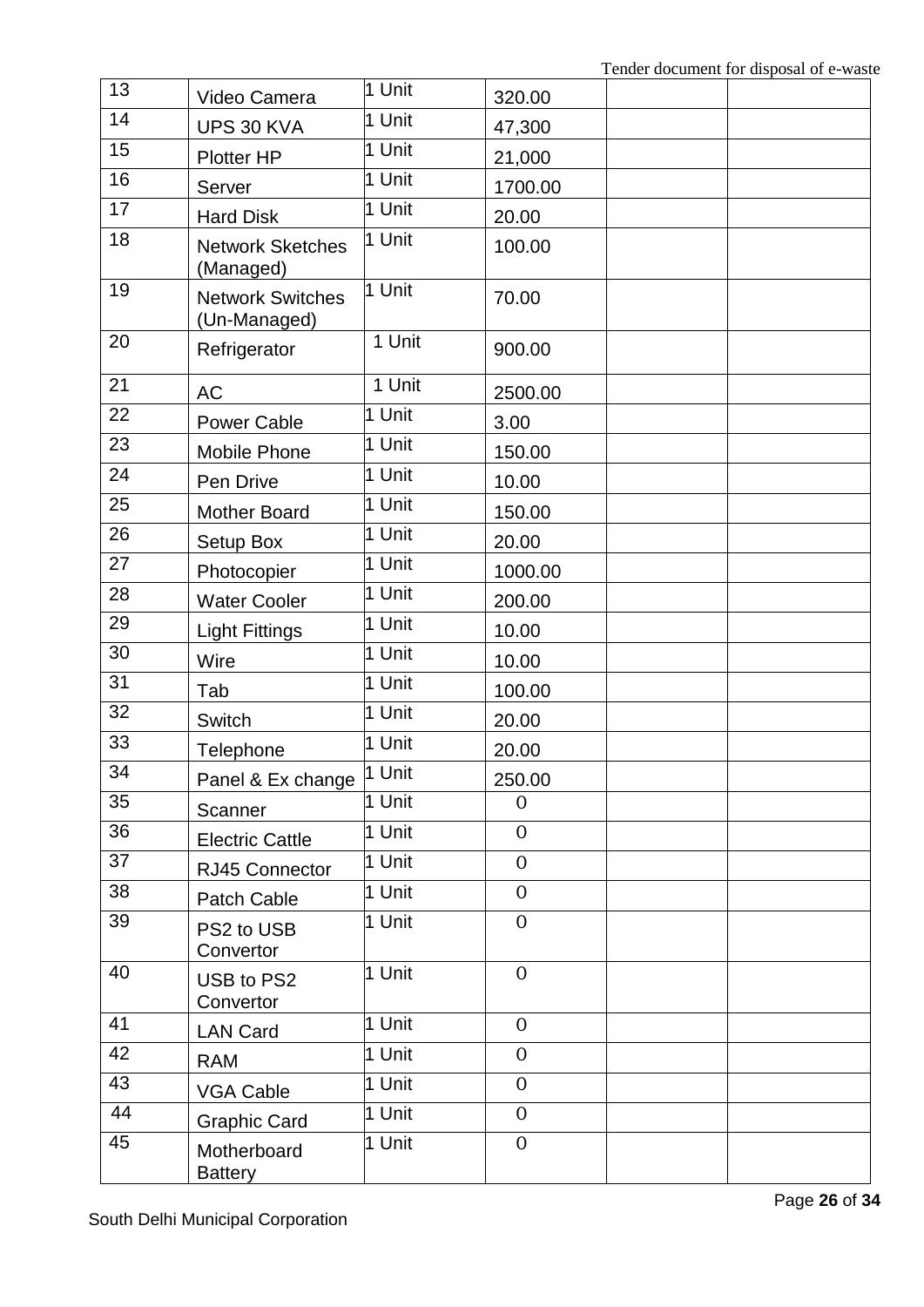| 46 | <b>CPU FAN</b>                 | 1 Unit | $\overline{0}$ |  |
|----|--------------------------------|--------|----------------|--|
| 47 | <b>Power Extension</b><br>Code | 1 Unit | $\overline{0}$ |  |
| 48 | <b>SMPS</b>                    | 1 Unit | $\Omega$       |  |
| 49 | <b>Monitor CRT</b>             | 1 unit | $\overline{0}$ |  |
| 50 | Inverter                       | 1 unit | $\overline{0}$ |  |
| 51 | <b>IP Phone</b>                | 1 unit | $\overline{0}$ |  |
| 52 | <b>Washing Machine</b>         | 1 unit | $\overline{0}$ |  |
| 53 | Camera                         | 1 unit | $\overline{0}$ |  |
| 54 | Router                         | 1 unit | $\overline{0}$ |  |
| 55 | Switch HUB                     | 1 unit | $\overline{0}$ |  |
| 56 | <b>Docking Station</b>         | 1 unit | $\overline{0}$ |  |
| 57 | LCD/LED<br><b>Television</b>   | 1 unit | $\overline{0}$ |  |
| 58 | <b>Mixer Griender</b>          | 1 unit | $\overline{0}$ |  |
| 59 | Microwave                      | 1 unit | $\overline{0}$ |  |
| 60 | Access point                   | 1 unit | $\overline{0}$ |  |
| 61 | <b>UPS Battery</b>             | 1 Unit | $\overline{0}$ |  |

- i. Selected firm shall pay the amount to SDMC for collected e-waste material from several offices / schools / hospitals / service centres etc. of SDMC and the material collected from citizens/RWA/market etc, the firm shall pay to owner of material directly and SDMC will be in loop with regard to quantum of e-waste as well as amount on the basis of actual collected material basis.
- ii. The total price should be inclusive of GST /Misc. Charges like transportation, labour or any other expenses etc.
- iii. All duties, taxes (including GST) and other levies, including that relating to Works Contract Tax (WCT) levied by certain State Governments at the applicable rate shall be payable by the Bidder under the Contract and shall be included in the rate and prices quoted by the Bidder. The quoted bid prices shall accordingly be all inclusive and firm
- iv. I/We declared that I/My representative have inspected the obsolete items are per the list attached **(Annexure-III)** with tender and am/are interested to purchase the same on **"AS IS WHERE IS BASIS".**
- v. I/We have gone through the terms and conditions given in the tender document and agree with the same. I/We understand that in the event of non-compliance of the terms and conditions of the tender my/our bid will be rejected.
- vi. I/we hereby also declared that firm is registered with Central Pollution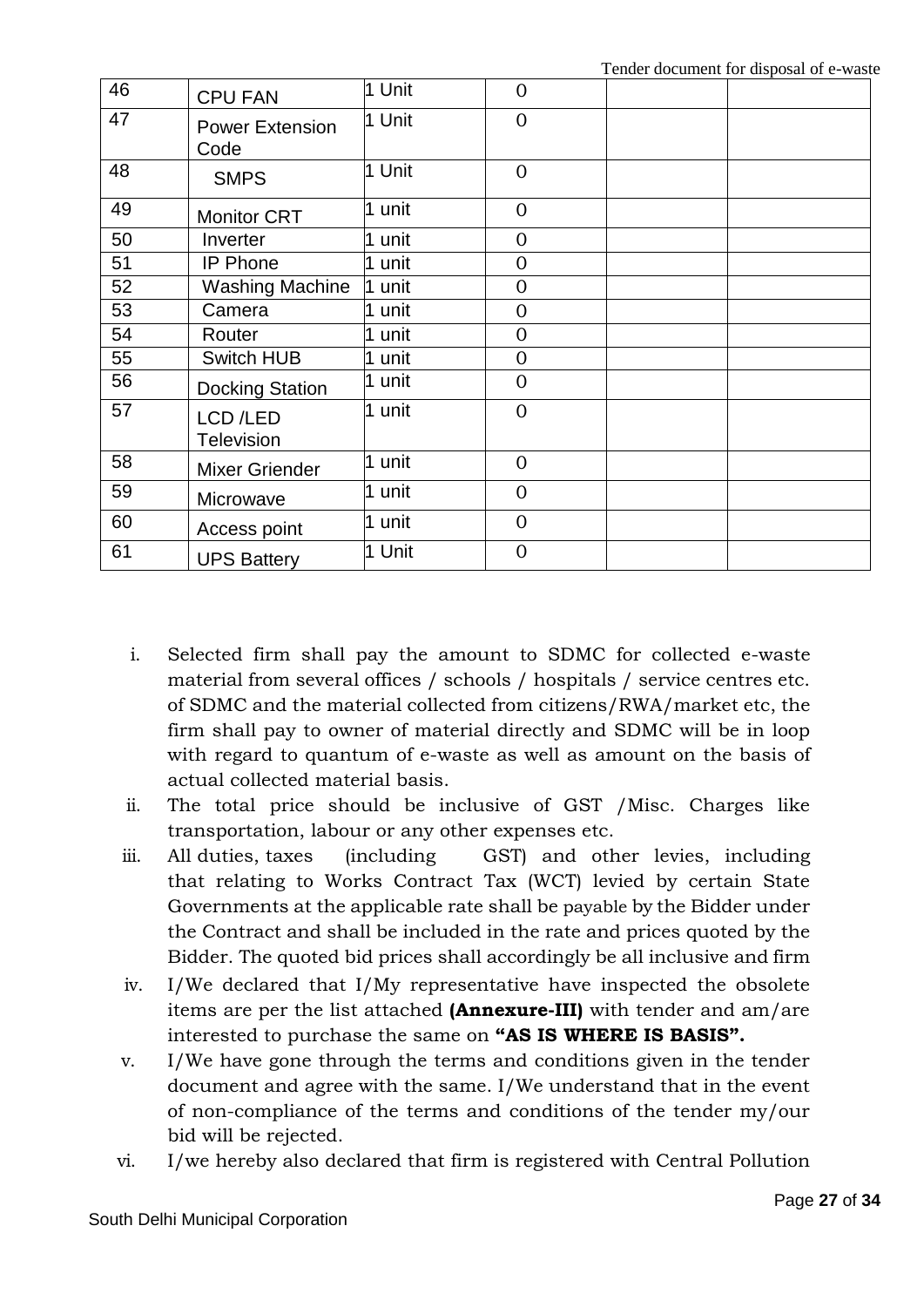Control Board or State Pollution Control Board as authorized recycle/re- processor/dismantler and having environmentally sound management facilities for collection, disposal/recycling of e-Waste.

vii. I/we hereby also undertake and agree that my bid/offer is valid for a period of entire contract from the date opening of bid.

Dated:

**Signature of Authorized Signatory With stamp (Name of the person)**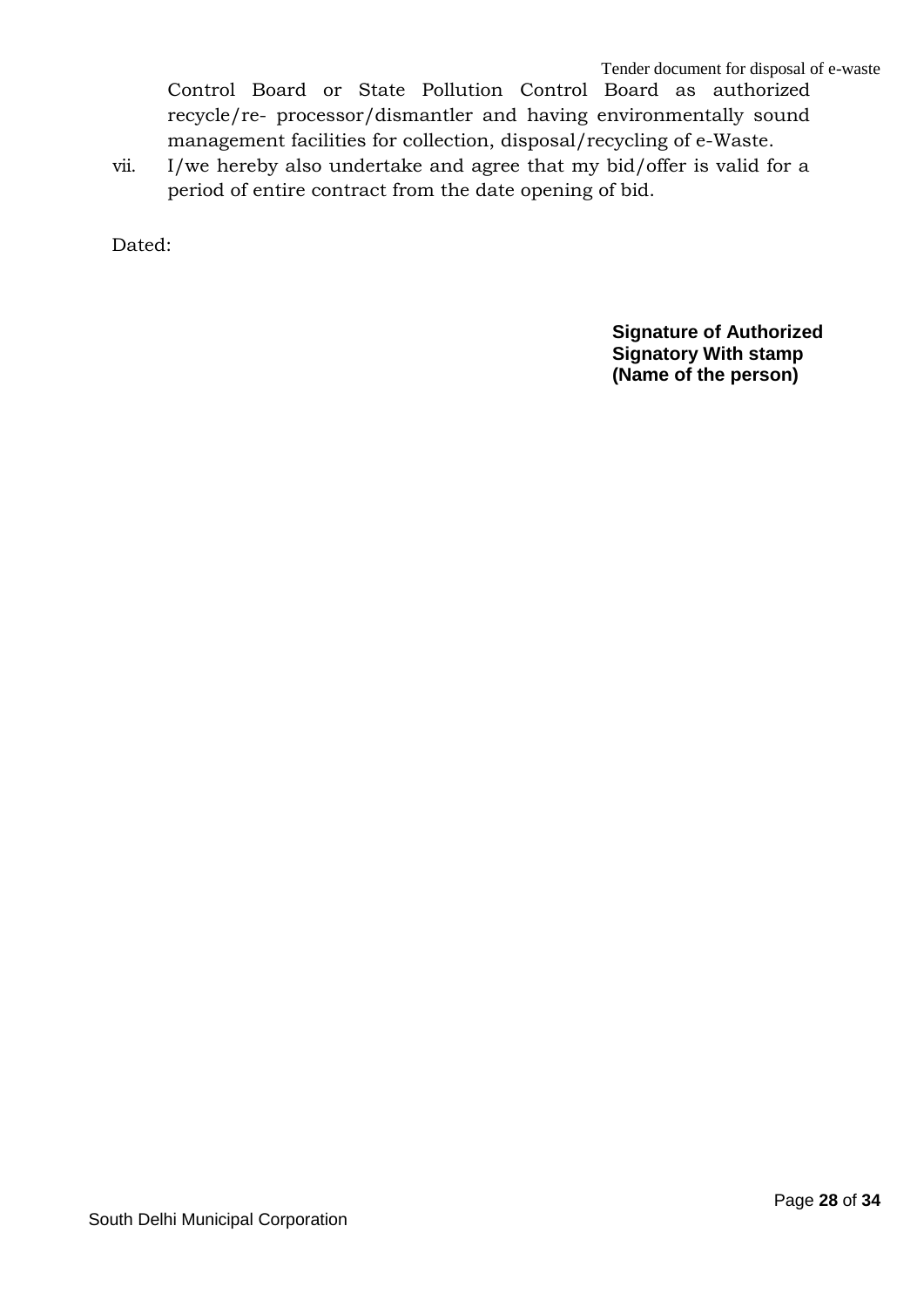## **ANNEXURE-IV**

## **Tender for Disposal of e-waste- old/obsolete Computer Hardware &**

### **Peripherals TENDER NO.:-**

### **UNDERTAKING FOR DISPOSAL OF EWASTE**

I/We do hereby solemnly affirm and declare that e-waste items out of old/obsolete/unserviceable computer hardware etc will be stored/process/disposed off as per Rule 12 of Chapter IV of e-Waste (Management and Handling) Rules, 2016.

Dated:

Signature of Authorised Signatory With stamp (Name of the person)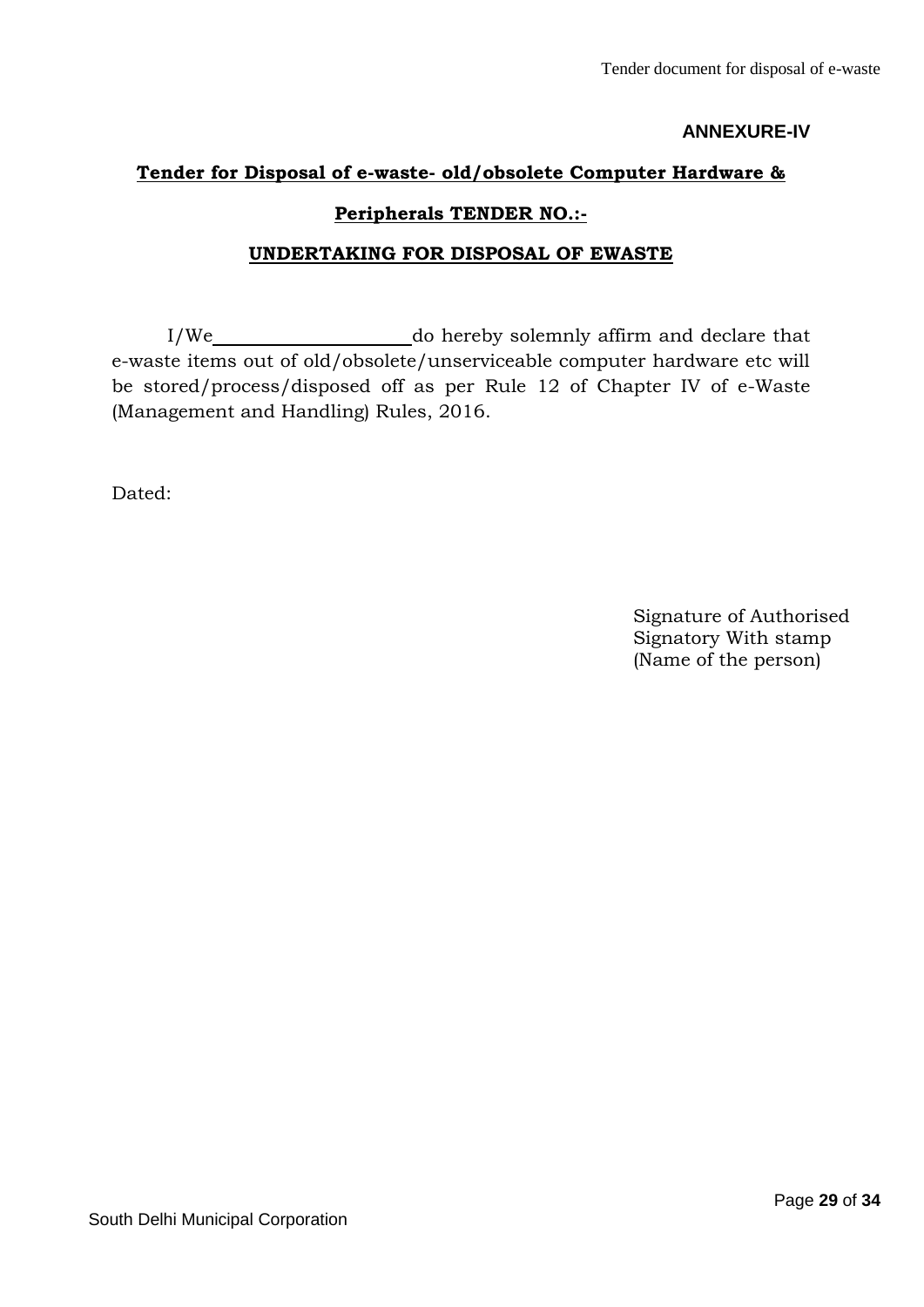### **ANNEXURE-V**

#### **Contract Agreement**

(All notes should be deleted in final text)

This CONTRACT (hereinafter calle<sup>[day] tday of "Contr</sup> the month of *[month], [year]*, between, on the one hand, the South Delhi Municipal Corporation (SDMC) (hereinafter CORPORATION") hand, on the other hand, *[name* of Tenderer] (hereinafter called the "Contractor").

WHEREAS

| (a) | the          | <b>CORPORATION</b> | has | award |                                     |
|-----|--------------|--------------------|-----|-------|-------------------------------------|
|     | the          | contract of        | tο  | the   |                                     |
|     | Contractorto |                    |     |       |                                     |
|     |              |                    |     |       | (hereinafter called the "Services") |

(b) the *Contractor* skills, and personnel and technical resources, has agreed to provide the Services on the terms and conditions set forth in this Contract;

NOW THEREFORE the parties hereto hereby agree as follows:

1. The following documents attached hereto shall be deemed to form an integral part of this Contract:

a) All the terms & conditions specified in the Tender.

b) Terms & conditions agreed during the pre-bid conference.

c) Mutually agreed in writing Terms & conditions or subsequently to be agreed terms & conditions.

d) Letter of Award/Intent.

2. The mutual rights and obligations of the CORPORATION and the *Contractor* shall be as set forth in the Contract, in particular:

(a) The *Cont ractor* shall carry out the Services in accordance with the provisions of the Contract; and

(b) The *Contractor* shall make payments to the CORPORATION in accordance with the provisions of the Contract.

IN WITNESS WHEREOF, the Parties hereto have caused this Contract to be signed in their respective names as of the day and year first above written.

For and on behalf of *[name of*

CORPORATION *] [Authorized* 

*Representative]*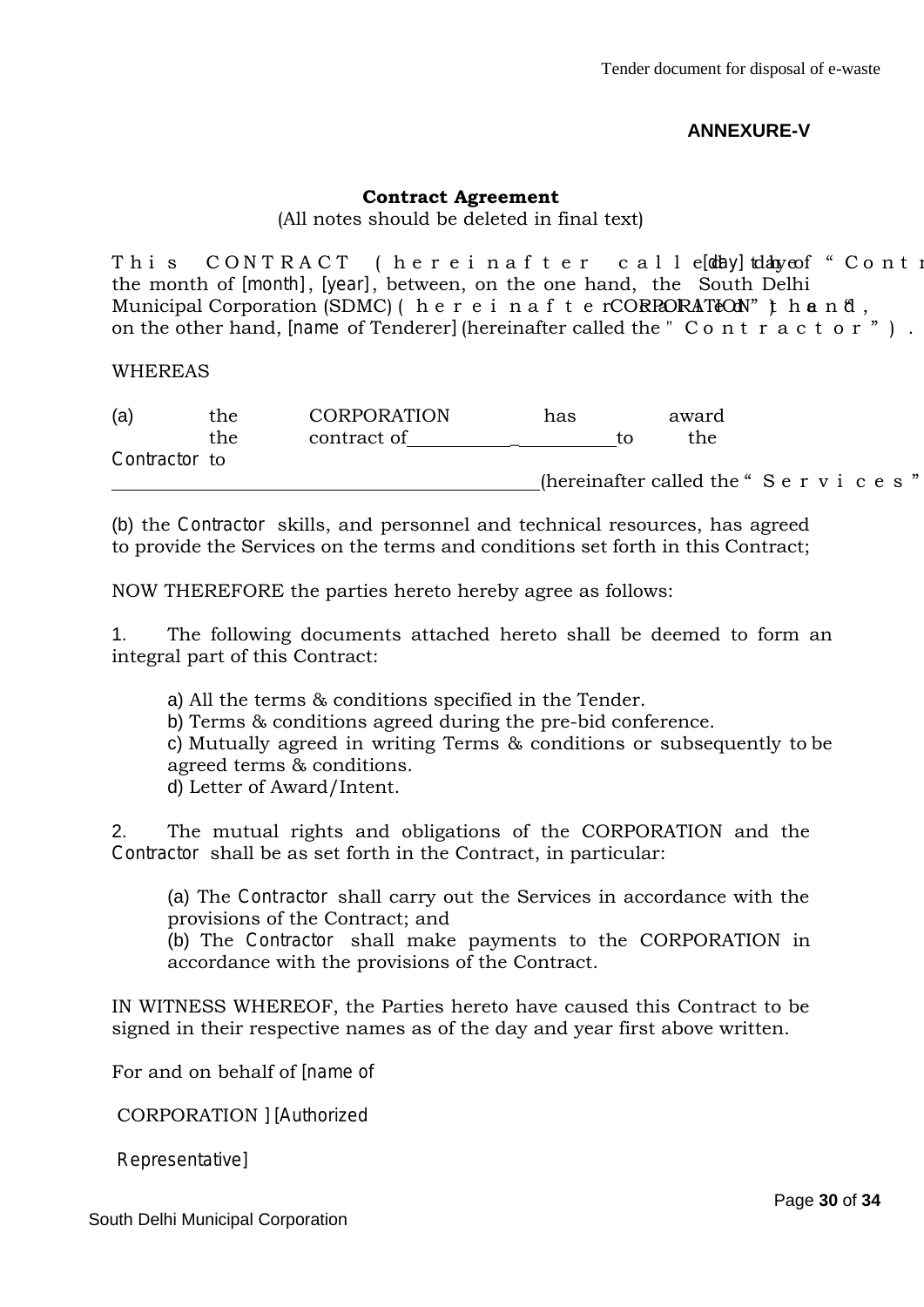For and on behalf of *[name of Contractor]* [Authorize *Representative]*

Witness-1

Witness-2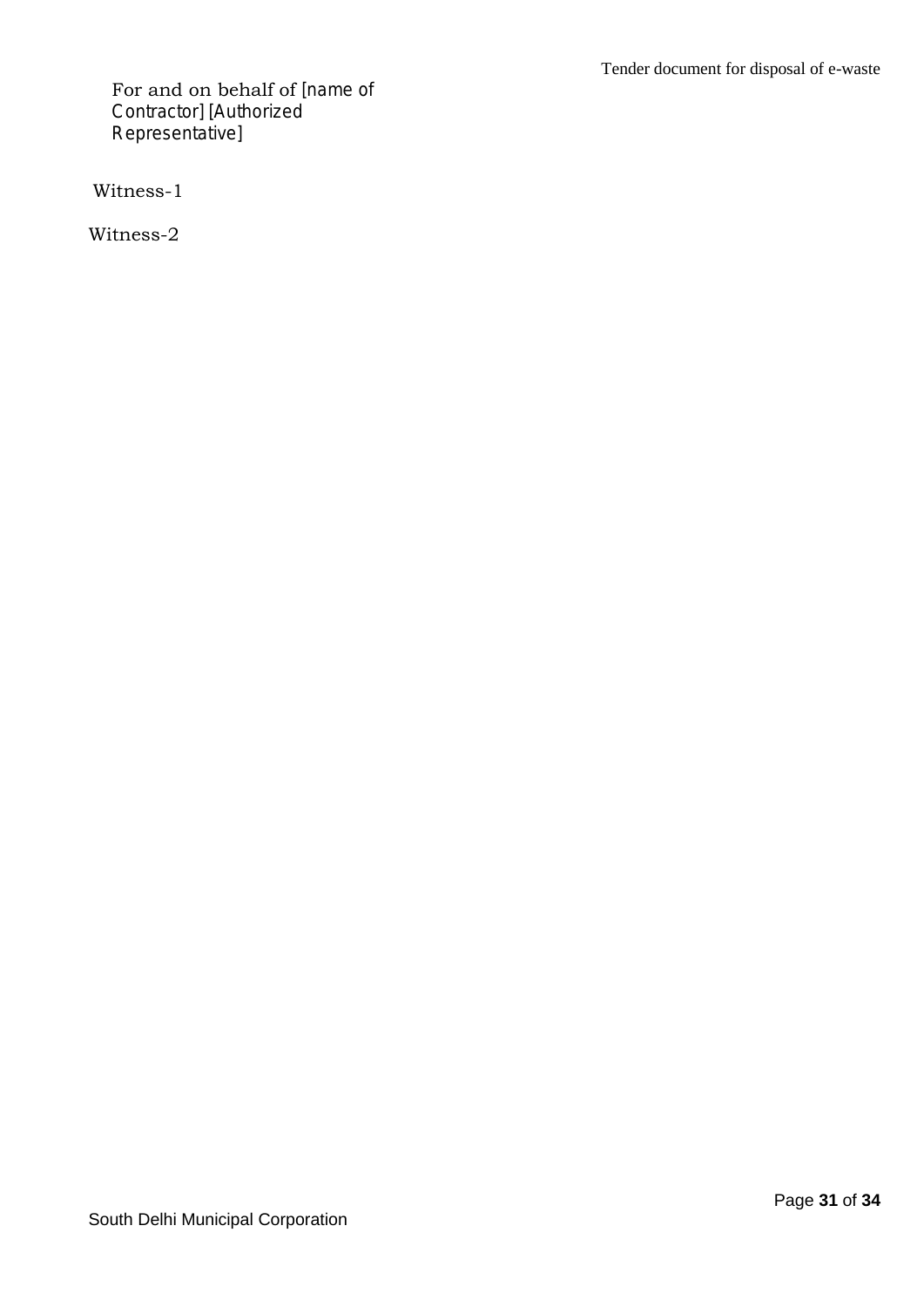## **ANNEXURE-VI**

#### **FORMAT OF PERFORMANCE SECURITY**

Format of Performance Bank Guarantee

[To be executed on requisite non-Judicial Stamp Paper of Rs.100/-]

Whereas the SDMC having entered into an agreement Dated……………. with M/s……………………………………. (Hereinafter called the Service Provider) for " for a period of \_ years (excluding months implementation period) under which the Service Provider(s) M/s …………………………………………….have a pplied to furnish contract performance bank guarantee. 1. In consideration of SDMC having made such a stipulation in agreement. We ----------------------------- (indicate name of bank), herein after referred to as the " Banat" the request of M/s---------------------------- Service Provider (s), do

hereby undertake to pay to the SDMC an amount not exceeding Rs.\_\_ (Rupee\_\_\_\_\_\_\_\_) on demand.

2. We ------------------------------ (indicate the name of bank ), do hereby under take to pay only under this guarantee without any demur or delay, merely on a demand from the SDMC. Any such demand made on the bank by the SDMC shall be conclusive and payable by the bank under this guarantee. The bank guarantee shall be completely at the disposal of the SDMC and We ------------------------------ ( indicate the name of bank ), bound ourselves with all the directions given by SDMC regarding this bank guarantee. However our liability under this guarantee shall be restricted to an amount not exceeding Rs.

only). (Rupee

3. We --------------------------( indicate the name of bank ), undertake to pay to the SDMC any money so demanded notwithstanding any dispute or disputes raised by the Service Provider(s) in any suit or proceeding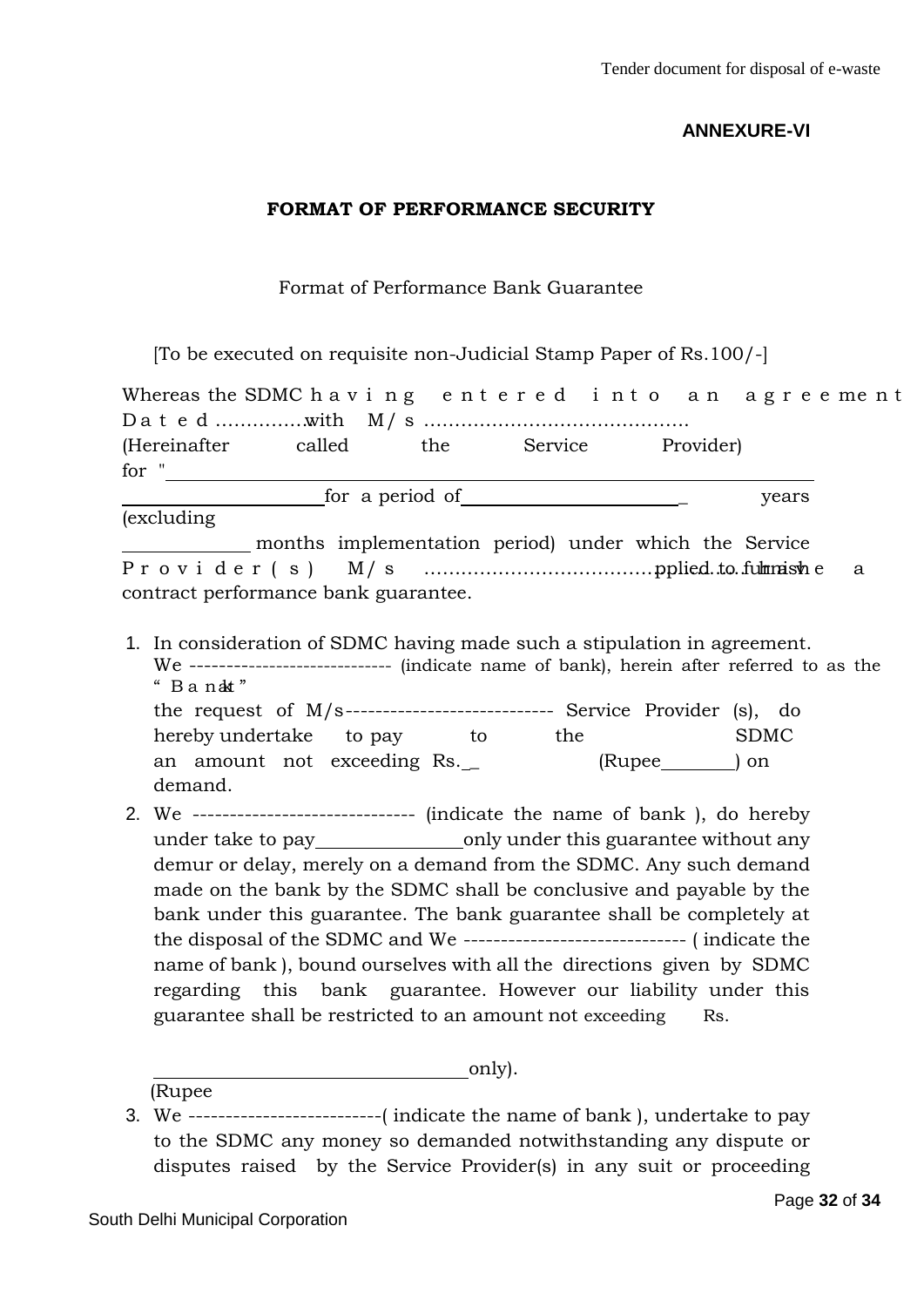pending before any court or tribunal or arbitrator etc relating thereto, our liability under these presents being absolute, unequivocal and unconditional.

- 4. We --------------------------(indicate the name of bank) further agree that the guarantee herein contain shall remain in full force and effect during the period that would be taken for the performance of the said agreement and that it shall continue enforceable till all the dues of the SDMC under or by virtue of the said agreement have been fully paid and its claims satisfied or discharged or till the SDMC certifies that the terms and conditions of the said agreement have been fully and properly carried out by the said Service Provider and accordingly discharges this guarantee.
- 5. We --------------------------(indicate the name of bank) further agree with SDMC that SDMC shall have the fullest liberty without our consent and without affecting in any manner our obligations, hereunder to vary any of the terms and conditions of the said agreement or to extend time of performance by the said Service Provider (s) from time to time or to postpone for any time or from time to time any of the powers exercisable by the SDMC against the said Service Provider(s) and to forbear preenforce any of the terms and conditions relating to the said agreement and we shall not be relieved from our liability by reason of any such variation, or extension being granted to the said Service Provider or for any forbearance act of omission of the part of the SDMC or any indulgence by the SDMC to the said Service Provider or by any such matter or thing whatsoever which would but for this provision, have effect of so relieving us. The liability of us -

----------------------------- (indicate the name of bank), under this guarantee will not be discharged due to the change in the constitution of the bank or the Service Provider .

- 6. We -------------------------------- (indicate the name of bank) lastly undertake not to revoke this guarantee except with the previous consent of the SDMC in writing.
- 7. This guarantee shall remain valid and in full effect, until it is decided to be discharged by the SDMC. Notwithstanding anything mentioned above, our liability against this guarantee is restricted to Rs. \_(Rupee

#### Lakhs only).

- 8. It shall not be necessary for the state SDMC to proceed against the firm before proceeding against the bank and the guarantee herein contained shall be enforceable against the bank notwithstanding any security which the SDMC may have obtained or obtain from the Service Provider
- 9. The bank guarantee shall be payable at headquarters of the division (please specify), or the nearest district headquarters(please specify). If the last date of expiry of the bank guarantee happens to be a holiday of the

.